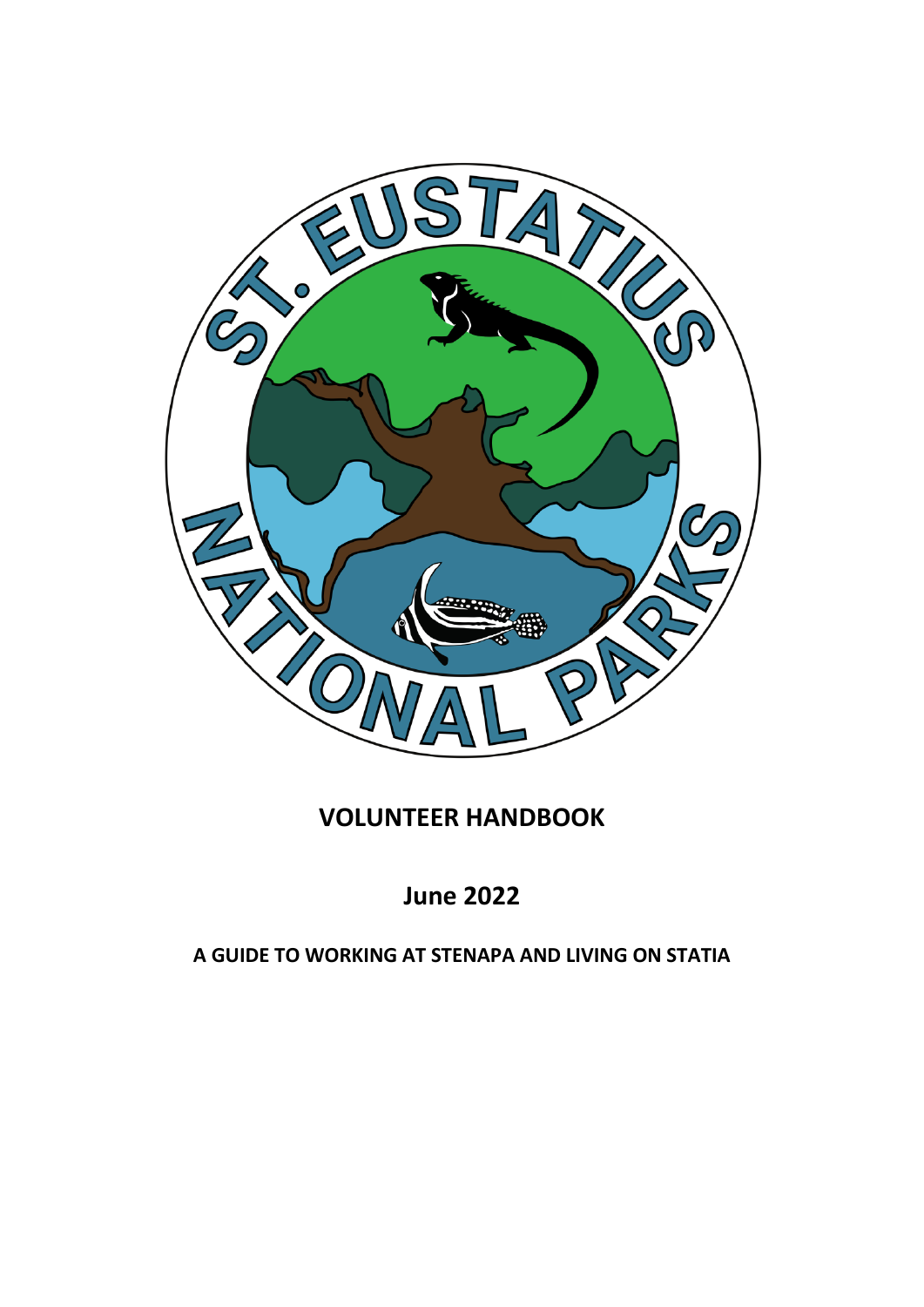# **ABOUT STENAPA**

#### **Background history**

The St Eustatius National Parks Foundation (STENAPA) is the primary environmental organisation on St Eustatius (Statia) and was established in 1988 with the objective of protecting terrestrial and marine areas of ecological, scientific, and cultural significance. The foundation started off extremely small with a few minor projects and gained importance and standing when, in 1996, STENAPA was legally mandated by the island government to protect and manage the newly declared Marine Park. In 1998, STENAPA was also assigned the authority to manage the Quill and Boven National Parks. Shortly afterwards, the Miriam C Schmidt Botanical Garden was created. STENAPA currently manages the national resources including: The Marine Park, National Parks, Reforestation sites, and Miriam C Schmidt Botanical Garden.

#### **Quill / Boven National Park**

The 550-ha National Park comprises the Quill Sector (600 m dormant volcano with intact rim) and the Boven Sector (remains of a stratovolcano with hills of 200 – 300 m). The Quill and Boven National Park together have a network of nineteen maintained and signposted trails, where guided hikes can be arranged with a parks' staff member. There are various biodiversity monitoring projects ongoing within the parks, often in association with visiting researchers.



Volunteers may assist a few days a week with maintenance of the trail system, creation and improvement of trails, sign posting, clean-ups and biodiversity monitoring. The National Park Manager and Ranger directs daily activities with the support of the volunteers. It is important that the volunteers are competent hikers, fit and healthy as several of our trails are steep and can be slippery.

#### **Miriam Schmidt Botanical Garden**



The Botanical Garden was badly affected by multiple hurricanes throughout the years. It also has suffered damage from drought, destruction by roaming animals and a lack of funding over the years therefore there is much need for development. Although it remains a very peaceful and scenic area of the island, with help from our volunteers we aim to continue developing this site to focus on preservation, conservation, education, and recreation. The garden has a visitor's center, basic facilities and a public pavilion for picnicking and barbeques. Volunteers at the garden work under direct supervision of the Botanical Garden Ranger

and are required to wear hiking boots and it is suggested to wear long trousers when using weedwhackers or other machinery and gloves to avoid getting stung/ bitten by centipedes, hornets etc.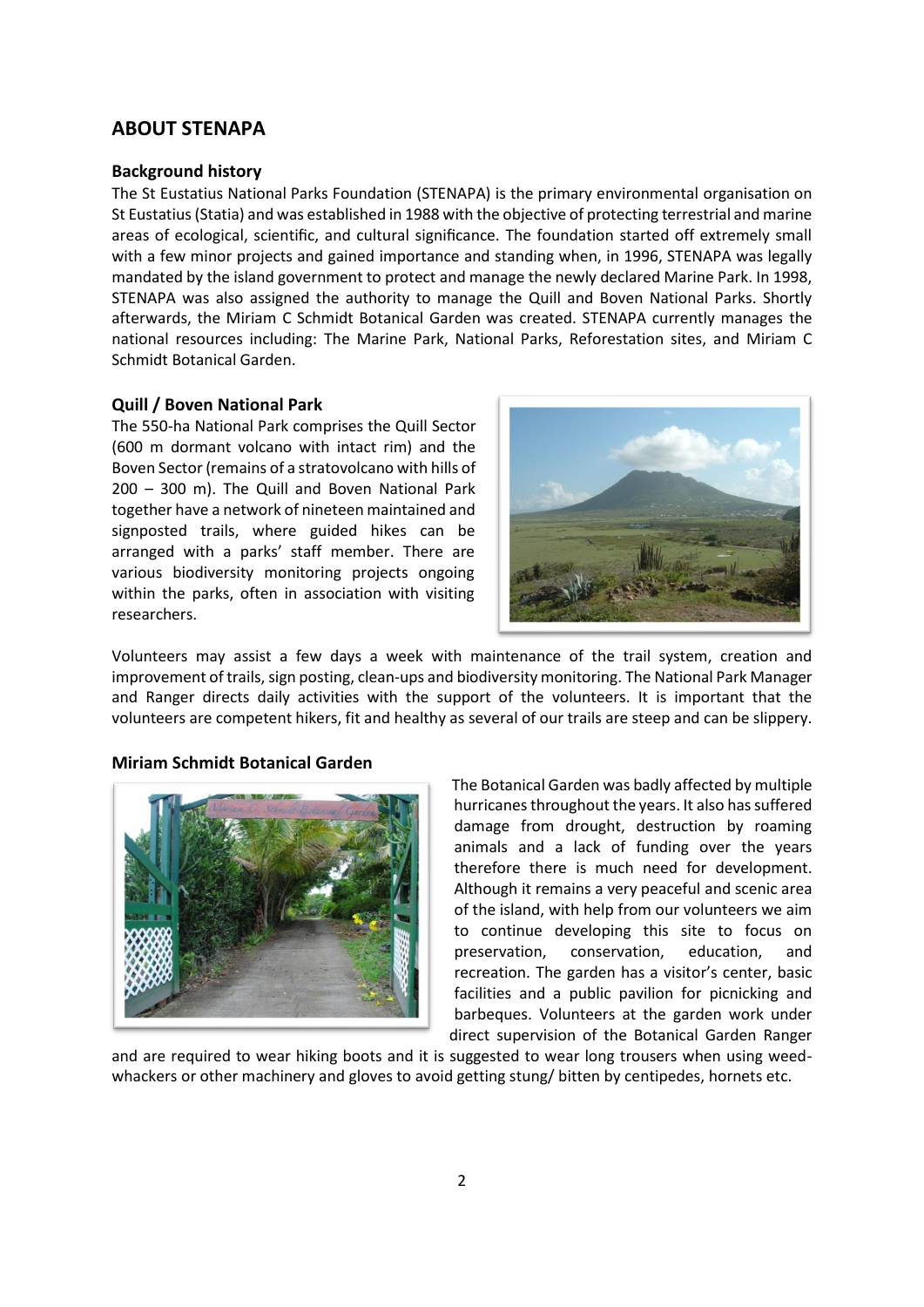# **ReforeStatia**

STENAPA is responsible for a large-scale reforestation project on the island, with four sites dedicated to producing and growing new plants. Our aim is to restore important ecosystems and to contribute to the island's sustainable agriculture goals. Volunteers work under direct supervision of the on-site manager or rangers. We recommend you bring long sleeved t-shirts and trousers, and hiking boots are required when working on site. You will support this project by working in our plant nursery and by helping to plant and care for new trees in different areas.



## **Marine Park**



St Eustatius National Marine Park surrounds the island from the high-water mark to 30m depth. Within the Marine Park are two reserves where anchoring and fishing are not permitted. The staff members maintain about 30 dive and/or snorkelling sites (mooring splicing, installing and cleaning), and conduct research and monitoring projects.

The Marine Park Manager and Park Rangers are the direct supervisors of the volunteers, who will assist with all aspects of the work in the park and typically take part in dives. The main task of the marine park is

maintenance of for instance the mooring lines, but species and ecosystem monitoring, invasive species control (lionfish), and other projects are also part of the work within the park. Volunteers may be able to assist through diving in on the stipulation of being a qualified PADI Advanced Diver (or equivalent). Volunteers who do not have their certificates can still assist in marine projects from the boat or on shore (if these are taking place), get captain experiences and learn how to splice and knot ropes.

#### **Sea Turtle Conservation**

There are three species of sea turtles that nest on the beaches of St Eustatius: the green turtle (*Chelonia mydas*), hawksbill turtle (*Eretmochelys imbricata*) and occasionally the leatherback turtle (*Dermochelys coriacea*). Hawksbill turtle activities are seen throughout the year, although the nesting season peaks generally around July and August. Leatherback activities are seen between April and June, although they rarely come to the island anymore, only once every few years. The green turtle is the most common nesting species, peaking in August and



September. At this time, all volunteers get the opportunity to assist in the morning and afternoon patrols where data on different activities will be collected, when and if there are activities of course. Volunteers work under direct supervision of the marine park manager and the turtle program coordinator and will assist with morning or night patrols, nest excavations, beach clean-ups, data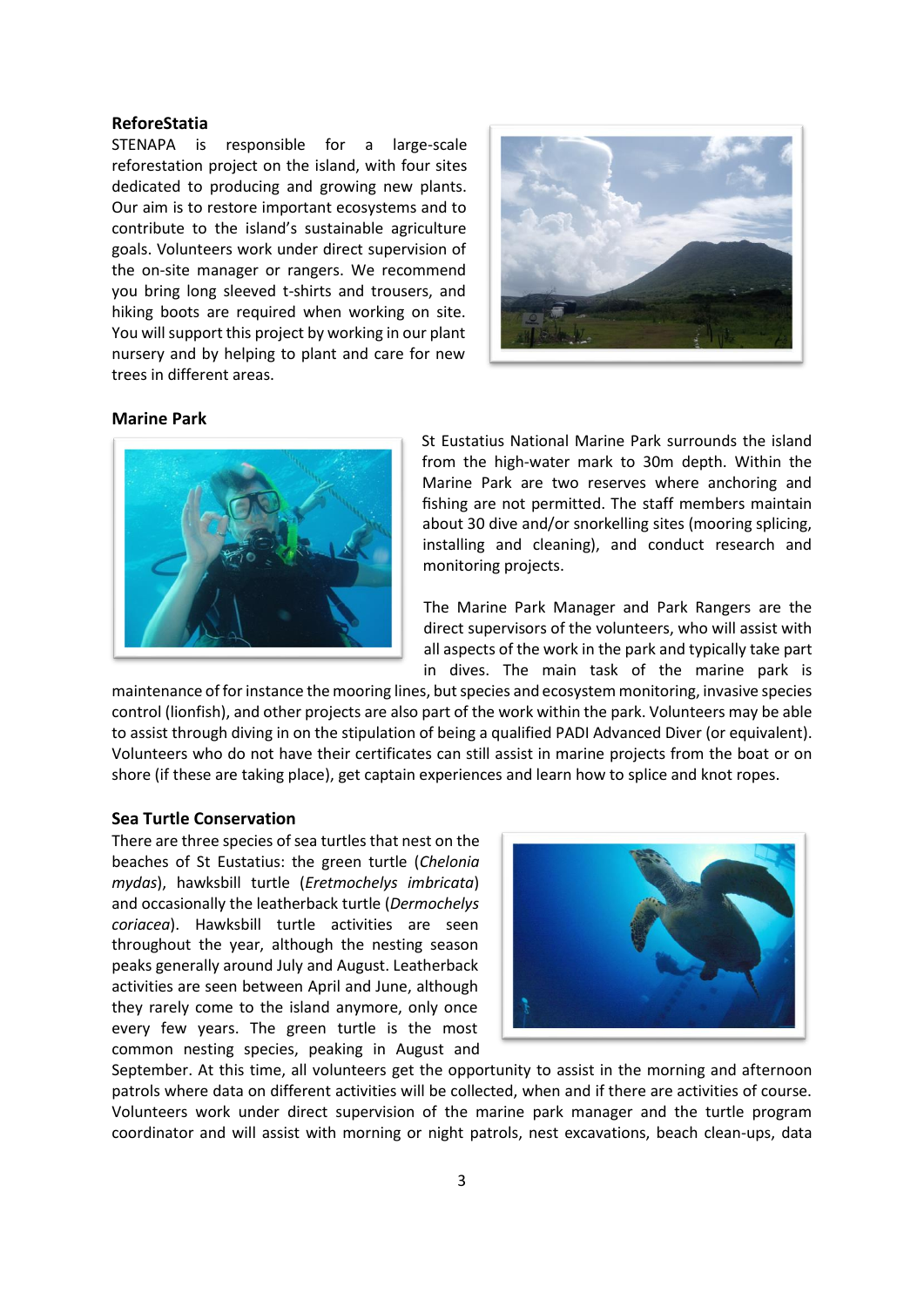collection and entry, education, training of volunteers, beach mapping, scheduling and other activities as needed. There will be weekend work.

During the peak of the hawksbill, but mainly the green season, night patrols might take place as well where there is a possibility to see turtles nesting. Please note that our nesting population of turtles is small and therefore we do not patrol the beaches every night throughout the season, and it is rare to see a turtle during the night patrols. It is important that the volunteers are competent hikers, fit and healthy. Volunteers are required to wear **dark** long-sleeved t-shirts and trousers during night patrols.

The purpose of this program is to protect the nesting populations of sea turtles on Statia, to monitor hatchling survival rates, to patrol turtle nesting habitats, to educate locals, residents, and tourists about sea turtle conservation and to encourage research to improve knowledge and conservation of turtles on Statia.

## **Education and Outreach**



STENAPA are in association with after school clubs on the island which allows us to facilitate the Junior Rangers programme. This program enables children between 8-12 to experience the outdoors and learn about nature. During the summer months a weeklong summer club is organised. This is a programme of hikes, snorkelling and activities involving nature. Throughout the year there are many different outreach activities that STENAPA do to encourage awareness in the local community. Volunteers are offered the opportunity to get involved in the

education program and are expected to contribute to the outreach program. Volunteers working on either of these programs are under direct supervision of the Education and outreach Officer.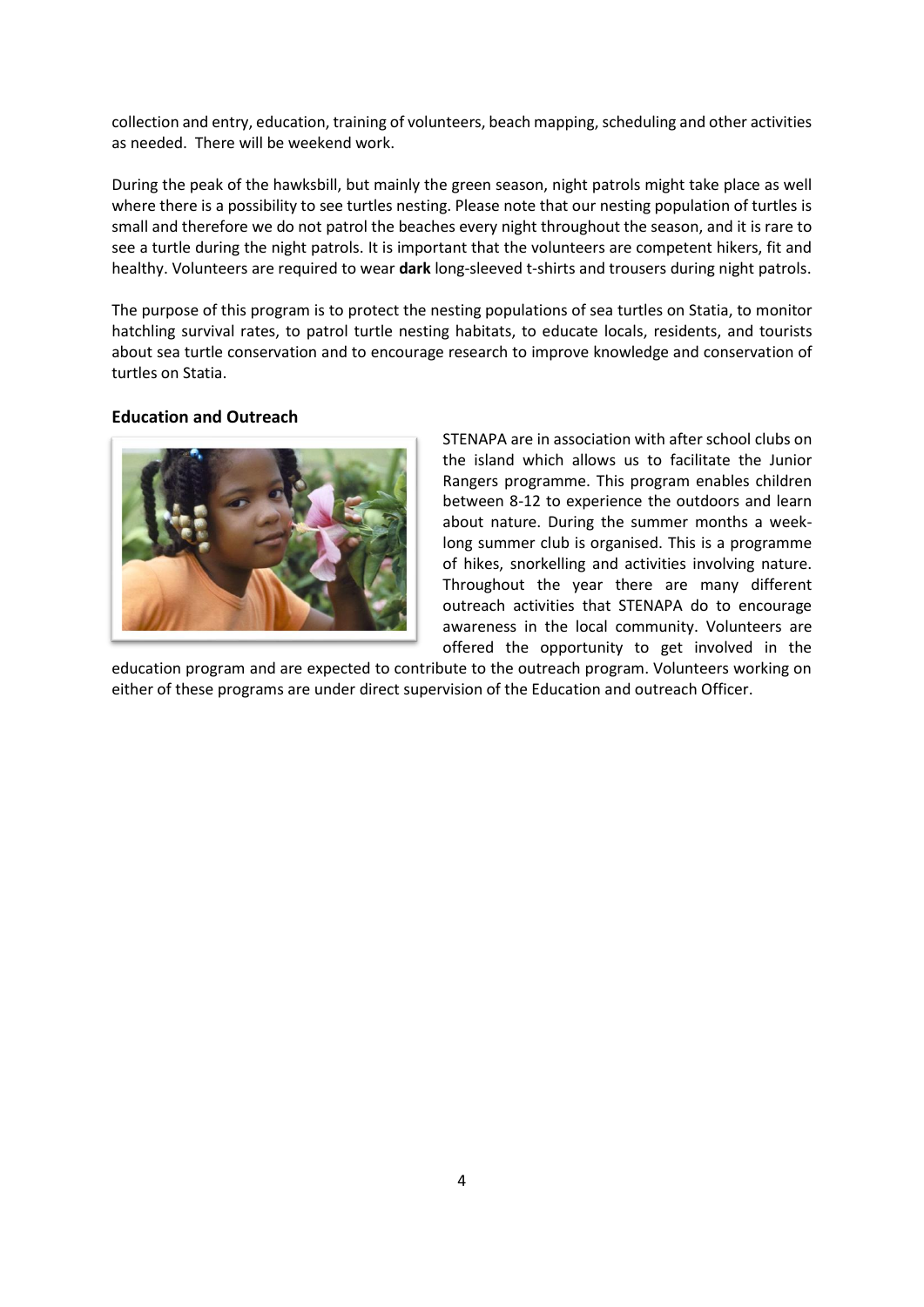# **STENAPA ORGANISATION**

# **Staff**

**Name Position** Erik Boman Director

Tomas Cornwell Terrestrial Parks Manager Marit Pistor **Interim Marine Park Manager** Sussette Hassell Office Administrator Hilda Doek Finance Administrator Achsah Mitchell Education & Outreach Officer Adam Mitchell **Reforestation On-Site Manager** Francois Mille **Marine Park Ranger** Marine Park Ranger Rupnor (Jobo) Redan Terrestrial Park Ranger Ervin Arnaud **Botanical Garden Ranger** Botanical Garden Ranger

## **Volunteers**

The minimum age to volunteer with STENAPA is 18 years old.

In general, when working for STENAPA, you are called a volunteer, unless specified differently. This will not change anything if you are coming for an internship for university for instance. In the end, you are all volunteering your time to work with us. It is also important that when you arrive to St Eustatius, you inform the immigration officer that you are a volunteer and not an intern.

Volunteers are vital to the running of STENAPA. You enable us to fulfil our weekly, monthly, and yearly goals. We want our volunteers to get the full experience, so we do not assign our volunteers to a specific department. Since all of the departments are interlinked, we think it is important that you work with every department within the organisation. If there are certain reasons why you would not be able to work in a certain area, we can find a solution together. In order to dive with STENAPA, you are required to have your PADI Advanced Open Water certificate (or equivalent) and a DAN insurance (the specific insurance depends on your certification and country of residence). If you are accepted for a specific project, it may be that you will not be working on all the departments, but just focus on your dedicated project. If you are unsure about your role at STENAPA, please let us know so we can clarify. Volunteers report to their area manager and/or ranger. However, all staff members at STENAPA are very friendly and are always willing to assist.

As a volunteer you are asked to work from 7am-4pm with an hour lunch break. Terrestrial projects involve trail maintenance, species or ecosystem monitoring, the reforestation project, and the botanical garden. Marine projects involve mooring maintenance, species and ecosystem monitoring, and other projects.

We encourage volunteers to proactively inform us when they want to take on a specific activity. Some volunteers know in advance, for instance when they are working on an internship or thesis. Projects can be discussed during the interview or after confirmation of placement. After the first one or two weeks you will have a quite good overview of the work. So let us know if you want to develop specific materials, build benches, write a paper, develop content for the Facebook page, maintain technical equipment, paint signs, do repairs, help with sea turtle patrols, clean the garden, do office work, help with policy work etc.

Please understand that STENAPA has very limited resources, capacity wise and funding wise. This means that we often lack highly specific tools and equipment, etc. This can be sometimes a challenge. We ask your flexibility and understanding for this. It means that things can go more slowly than you are used to.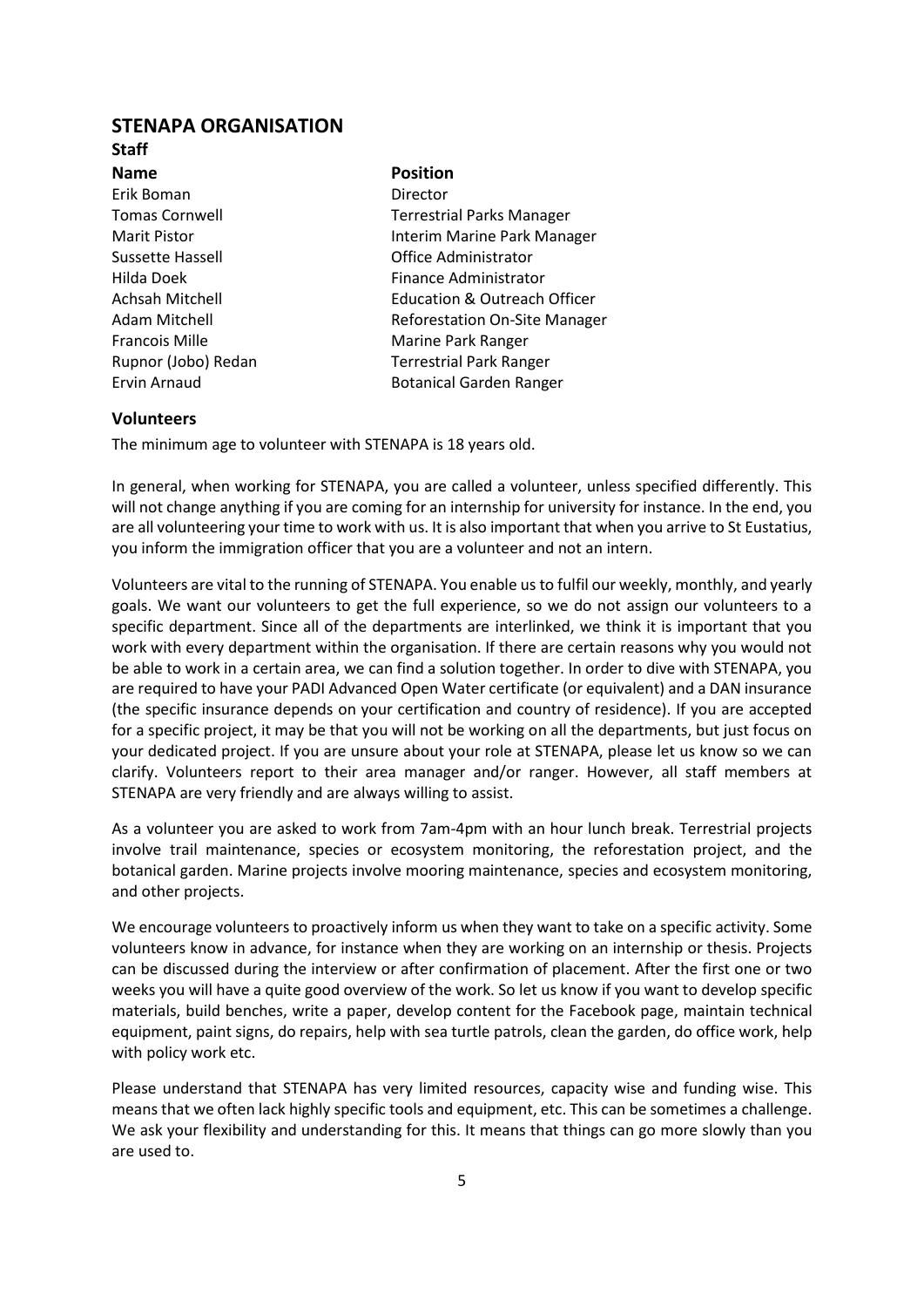# **LIVING ON STATIA**

# **Customs of St Eustatius**

Statia is a unique community with traditional customs. It is not acceptable for volunteers to enter any premises (shops, bank, restaurants, etc) without a shirt or footwear, and this includes the STENAPA office. Shorts and bare shoulders are not accepted in government buildings, including the police station, government guest house, prosecutor's office, and schools. It is not appropriate to wear flip flops to official meetings.

When entering a building or approaching a group of people, it is customary to greet people. Also, when driving or walking it is customary to greet everyone you pass (whether they are in a vehicle, walking along the road or standing on their porch). People that you see might not return your greeting at first but will do so in time.

Females should be aware that volunteers are often a target of much attention from local men. Do not be surprised if you are approached whilst shopping, working, driving or on the beach etc. A polite but firm response is all that is needed.

Please bear in mind that Statia is a remote island where it is sometimes not easy to get certain items, especially items like gear specific to your project. Keep this in mind when packing. Culturally, Statia is quite different from the western world. The infrastructure less developed and the amenities are not diverse. There are no shopping malls, cinemas, or theatres for example. However, this is the reason some people fall in love with the island!

# **Information on the hurricane season**

The hurricane season is most intense from the beginning of September until end November. We have a contingency plan in force from beginning June (official start to hurricane season). We monitor weather reports daily and if there is a report for a tropical storm (the early stages of a possible hurricane), we will know about 3-4 days in advance. There are general island contingency plans for all residents. In case of a hurricane it is possible that the volunteers are required to move to the local hurricane shelter.

#### **Amenities**

There is one bank on the island (WIB bank) and two ATM's (automatic banking machine) that accept Visa/MasterCard. Be aware that the ATM machine frequently runs out of money and rejects some cards, so it is advisable to not run out of cash. The local currency is the US Dollar.

There is a small hospital (house doctors/GP and dentist) on the island. The fees are payable by cash only, a receipt will be given as proof for making an insurance claim. In case of a medical emergency, you will be flown to Sint Maarten.

All electrical appliances are the same type as in the USA (with 110V). We recommend that you use rechargeable batteries for your torches.

#### **Lodging & Transport**

If there is space available, we have a separate section at the Golden Era Hotel as accommodation for our volunteers. This accommodation is in the bay, just like the office which is less than 5 minutes away. To the center of town and the shops it's about a 15-minute walk. It is a shared accommodation with four 2-person dorms and one 3-person dorm, with a bathroom attached to each room. There is a single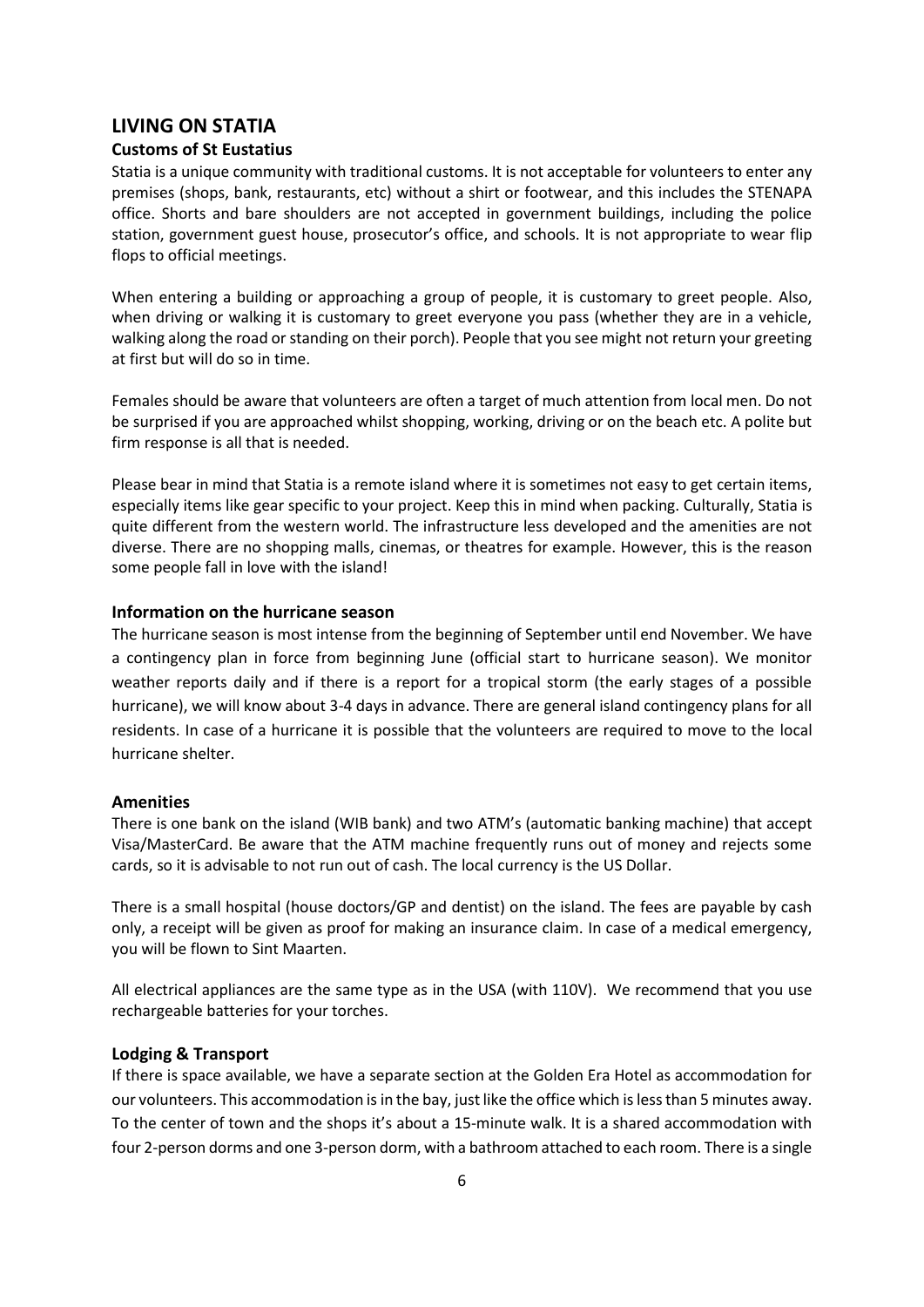kitchen and a small balcony. Present in the house is a fridge, gas stove, washing machine, AC units, and limited internet access. AC and lights are to be turned off when you are leaving the premises. The monthly rent is \$300 per person.

# **Food**

Volunteers are required to cover their own living expenses. You need an absolute minimum of \$350 per month. You can buy food in the small Chinese supermarkets, the larger Duggins Supermarket, and from homemade bakeries. Local farmers sell vegetables, but not on a large scale. There are a few restaurants on the island, a lunchroom and one hamburger place. Apart from that, it is quiet on the island.

# **Vehicles**

Volunteers are required to drive for their daily duties so please bring your driving license if you have any. If you are sitting in the back of the truck, it is mandatory to stay low in the base of the truck. It is option to rent a vehicle for personal use.

# **Spare time**

In your spare time you can enjoy hiking, swimming, snorkeling, diving, or going to the beach. Swimming on the Atlantic side (Zeelandia Beach) is very dangerous. The rip current can pull you into the Atlantic Ocean with the risk of drowning. Please take extra care at Corre Corre Bay.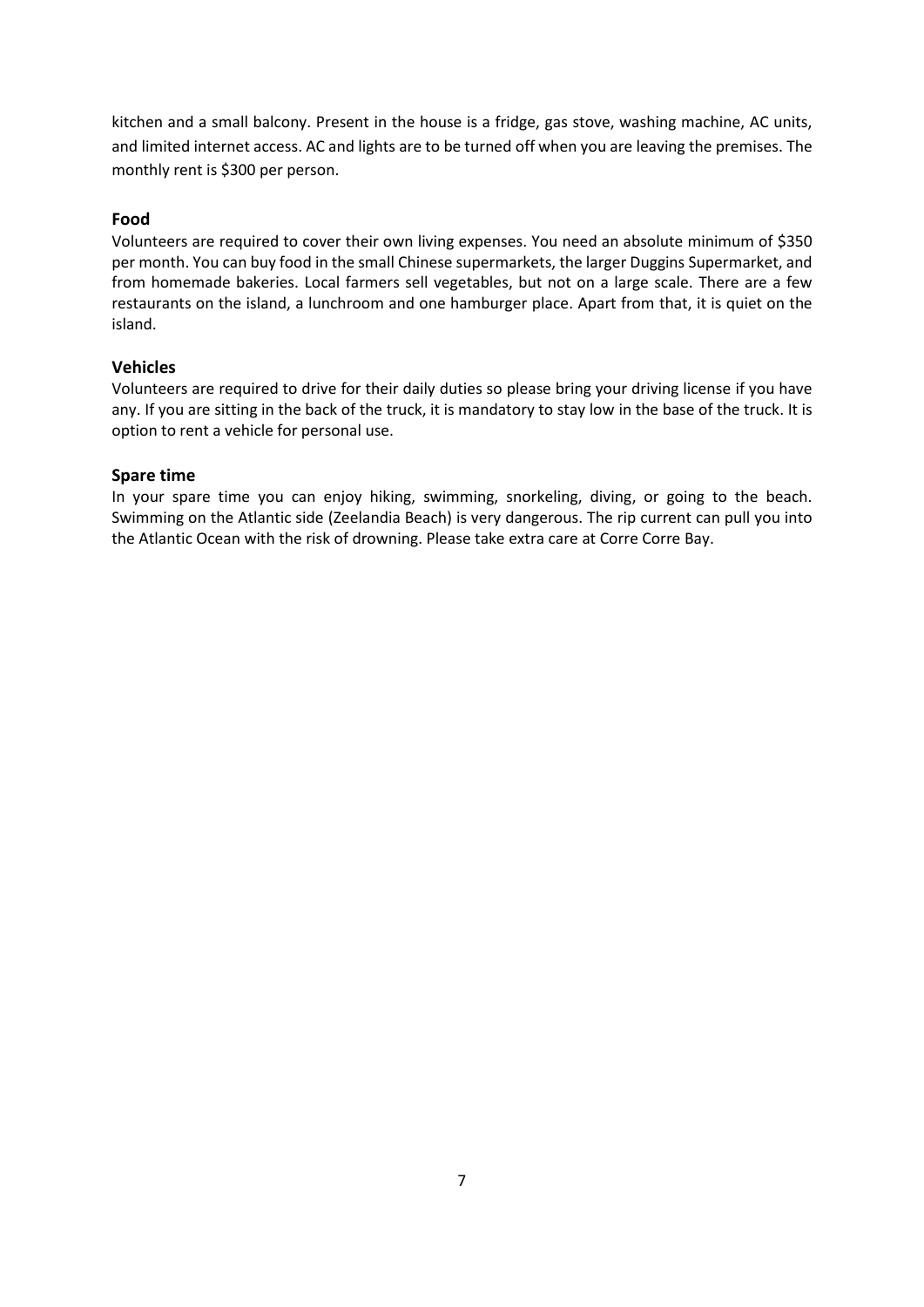# **VOLUNTEER INFORMATION**

# **COVID-19**

Due to the continuously changing regulations on COVID-19, it is the priority of our volunteers to find out what is required to travel to St Eustatius. Please check the requirements for all countries you are travelling to or through (at least St Maarten & St Eustatius). If you have any questions or need help, please contact us through [volunteer@statiapark.org.](mailto:volunteer@statiapark.org)

#### **Arrival**

You will be picked up by a member of staff from the airport or from the ferry on arrival. Therefore, please let us know your estimated time of arrival in advance. Friday or the weekends are preferred dates, so it does not interrupt workhours and so you can get adjusted to the island before starting your first workday. Based on the arrival time, we might bring you to a store to purchase any items you may still need. If other volunteers are already in the house, they will guide you around, but if there are any questions or issues feel free to reach out to us. You are to be at the STENAPA Office at 7:00 am the first working day after your arrival (unless discussed otherwise). If you do not have company, you will be shown the way for the first day by a staff member.

## **Orientation**

During the first week of your stay, you will receive orientation and training. Be mentally prepared to enter the field immediately (potentially diving in the case of the diving volunteers) if your assistance is required. Otherwise, your first hours will involve information sharing about STENAPA and its operations, information about living arrangements, reading into protocols and training. Additional activities will also be arranged depending on the season and changes in programs. Please let a member of staff know if you haven't received this training, you think you'd need and if you have any questions. In the first week you will also be introduced to the office administrator Sussette Hassell where you will be informed about rent payment, signing the waiver, and to pick up your free trail and dive tags and a free volunteer t-shirt (if available).

#### **Dress code**

Many people on Statia will know that you are a volunteer with STENAPA, and we therefore ask volunteers to dress appropriately. Volunteers are representatives of STENAPA and are responsible for presenting a positive image to the community. Volunteers should dress appropriately for the conditions and performance of their duties. Volunteers that serve in a capacity of a presenter or a speaker should wear a STENAPA t-shirt which will be given to you for such event. If volunteers are working in and around the office, they should dress according to the accepted code.

If a volunteer is observed inside or in a STENAPA truck without appropriate clothing on, they will be asked to return to the house to dress appropriately. This applies to all journeys, including to go diving, to carry out trail work in the Quill, to carry out turtle patrols or for beach clean-ups. If you want more information on the dress code, feel free to reach out to us or check the packing list.

# **Pocket money**

As volunteer, you are responsible for your own spending money and paying the monthly rent (please pay at beginning of the month at the reception desk. You are responsible for your own spending money and monthly rent.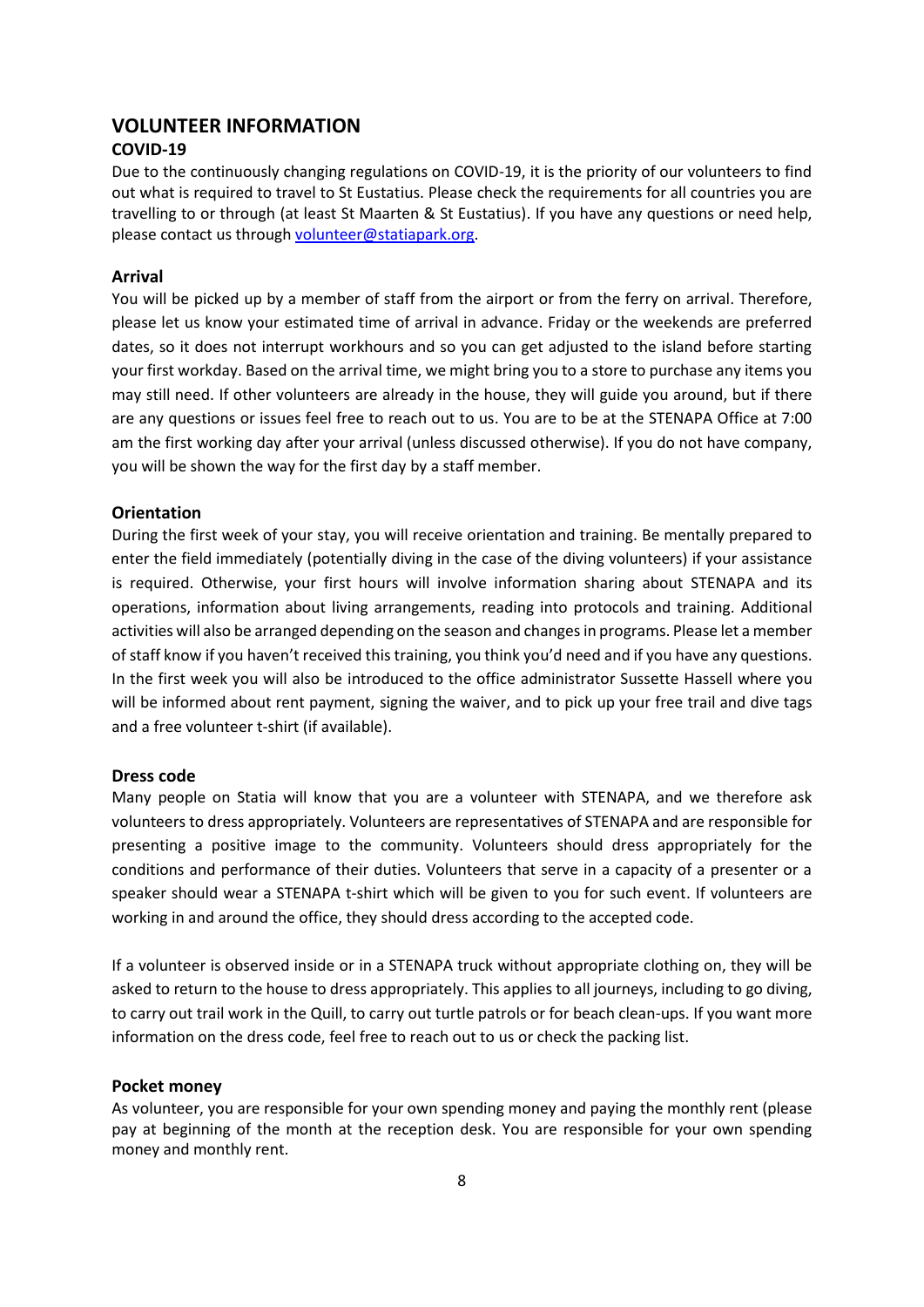If you are not a diver yet, but interested in diving, you can gain your Open Water Diver certificate for approximately \$425 at one of the two dive centers: Golden Rock or Scubaqua. You could also visit other neighboring islands with WINAIR at weekends – return tickets range from \$250-\$350. Departure tax at St Eustatius airport is \$15. Another option is the Makana ferry which is around \$150 for return tickets (but traveling takes a lot longer and can be quite rough).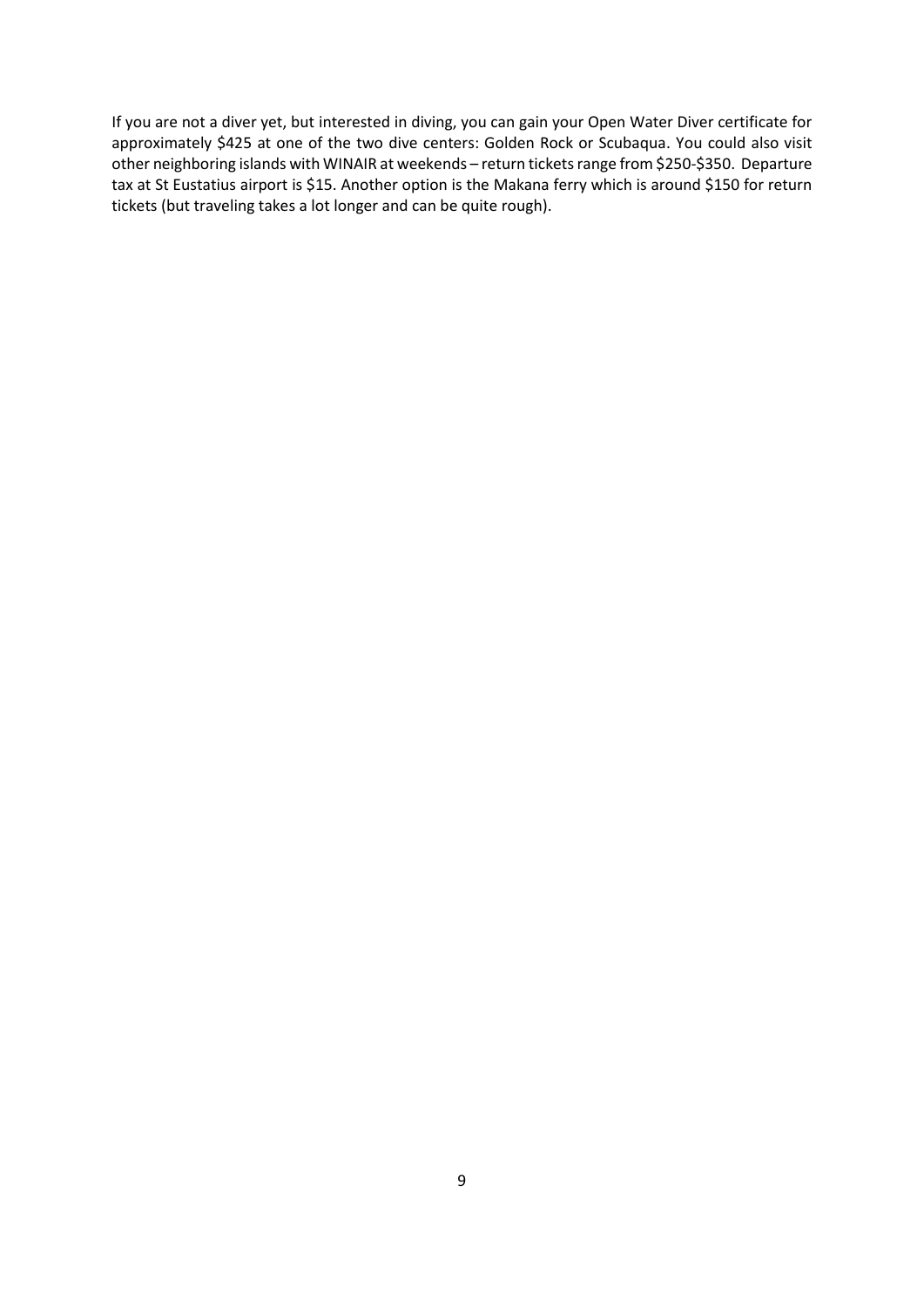# **THE DEPARTMENTS AND YOU**

Although we have our volunteers involved in all the departments, you might get dedicated to a certain project where you would spend most of your time on, which can fall under a specific department.

# **MARINE**

You will:

- Work alongside the Marine Park Manager and rangers, other staff, and volunteers
- Help maintain mooring and diving sites in the Marine Park
- Take part in all nature conservation activities on the island
- Assist in data collection
- Work with coral reefs in a protected Marine Park in the Caribbean

Volunteers will report to the Marine Park Manager and Rangers each day to assist in all activities in the marine park. Each workday is from 7 am - 4 pm, with an hour-long lunch break. Expect to be on a boat daily, diving many times per day. Most marine park maintenance and activities happen under the water. Dive time can range between 5 and 100 minutes, depending on the tasks, but we always stay within the limits of our computers.

There is a wide range of duties you can expect to help with:

- Maintenance of mooring sites
- Patrol of the marine park and reserves
- Research dives and data collection
- Putting together moorings and splicing
- Maintenance of diving equipment
- Maintenance, organization, and cleaning of work areas
- Lionfish culling
- Coral restoration
- Nighttime patrol of turtle nests (only during the peak of the season)
- Assist in educational programs and events
- Captain the marine patrol boat (Blue Runner)

Requirements:

- Advanced Diver Certificate (even without you can still help if there is a project going)
- DAN insurance (before getting it, discuss which one you need to get)
- Good organizational skills
- Flexibility schedules can change often; we work with nature, but also high priority tasks can come up during the day
- Open-mind and culturally awareness

# **TERRESTRIAL**

You will:

- Work with local Terrestrial Parks Manager and rangers on trail maintenance, species monitoring, and working with the islands flora in the Botanical Garden, and as part of the reforestation project
- Take part in all nature conservation activities on the island
- Support the design and construction of trail signage, plant out botanical garden, reforest the island
- Learn about ecology and conservation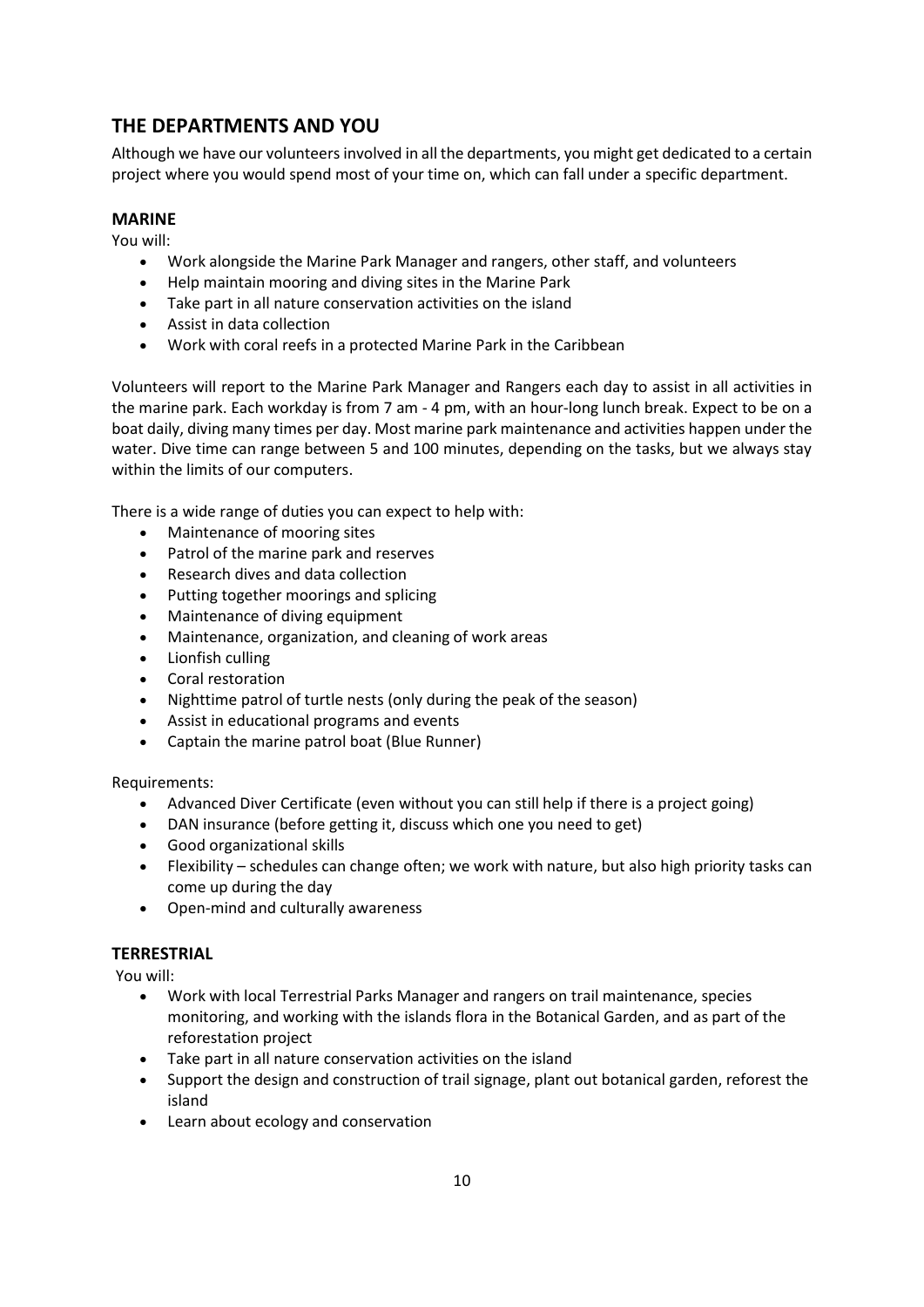Requirements:

- Must be physically fit with ability to do manual labor and the use of heavy tools
- Must be a good hiker/used to climbing
- Preferably, a driver's license (manual preferred)
- Be a hard worker with good organizational skills
- Preferably has previous experience of working in a national park or relevant educational qualification
- Possibly handy with carpentry/painting/construction and other related skills

# *Botanical Garden Environmental Conservation*

You will be working with a non-governmental nature conservation organization based on the Dutch Caribbean Island of St Eustatius, which is legally mandated by the Island Government to manage all the island's protected areas (the National Marine Park and the Quill/Boven National Park) as well as a Botanical Garden on the 21 km<sup>2</sup> island of St Eustatius.

We are looking for volunteers to help with maintenance, design, restructuring and development of our botanical garden. As it stands the botanical garden needs a lot of attention. Due to hurricane Irma and Maria (Sept. 2017) the garden was heavily damaged, and the shade house destroyed. On top of that we have issues with roaming animals that enter the garden.

Possible duties and activities:

- Work alongside the Terrestrial Parks Manager and rangers, other staff, and volunteers
- Take part in all nature conservation activities on the island
- Daily garden maintenance including but not limited to raking, weeding, pruning, weed whacking, maintain composting and mulching systems plus irrigation of plants, carpentry, painting
- Assisting with building fences and working in the shade house.
- Develop and execute plans for regenerating the garden and increase diversity of plants
- Develop sustainable ways of pest control
- Develop ways for replanting and structuring of arbors and specific areas
- Responsible with ranger for tools, organization of the tool shed, and update inventory
- Take on other projects, such as: extend the irrigation system, propagate the endemic Statia Morning Glory and other native Caribbean plants to be grown in the garden, renew plant identification labels.

# *Trail Maintenance & Environmental Conservation*

The maintenance and monitoring of Statia's terrestrial protected areas need your help for their survival. The terrestrial parks comprise one extinct volcano at the northern end of the island called Boven and a dormant volcano called the Quill at the southern end, both of which have a combined total of 17 trails. Regular maintenance of these trails is required to ensure visitors safety and enjoyment of the park.

Whilst doing this, you will also carry out various monitoring projects of our important species. For example, we are currently experiencing an invasion of the Green Iguana onto the island. This species has mated with the local and critically endangered Lesser Antillean Iguana of which several hybrids have now been found. We are working with other stakeholders on the island to survey selected areas to find hybrid specimens. Any prior knowledge of invasive reptiles and/or of iguanas would be of much assistance in our efforts to stop the extinction of the Lesser Antillean Iguana on our island.

Wide range of activities you can expect to support: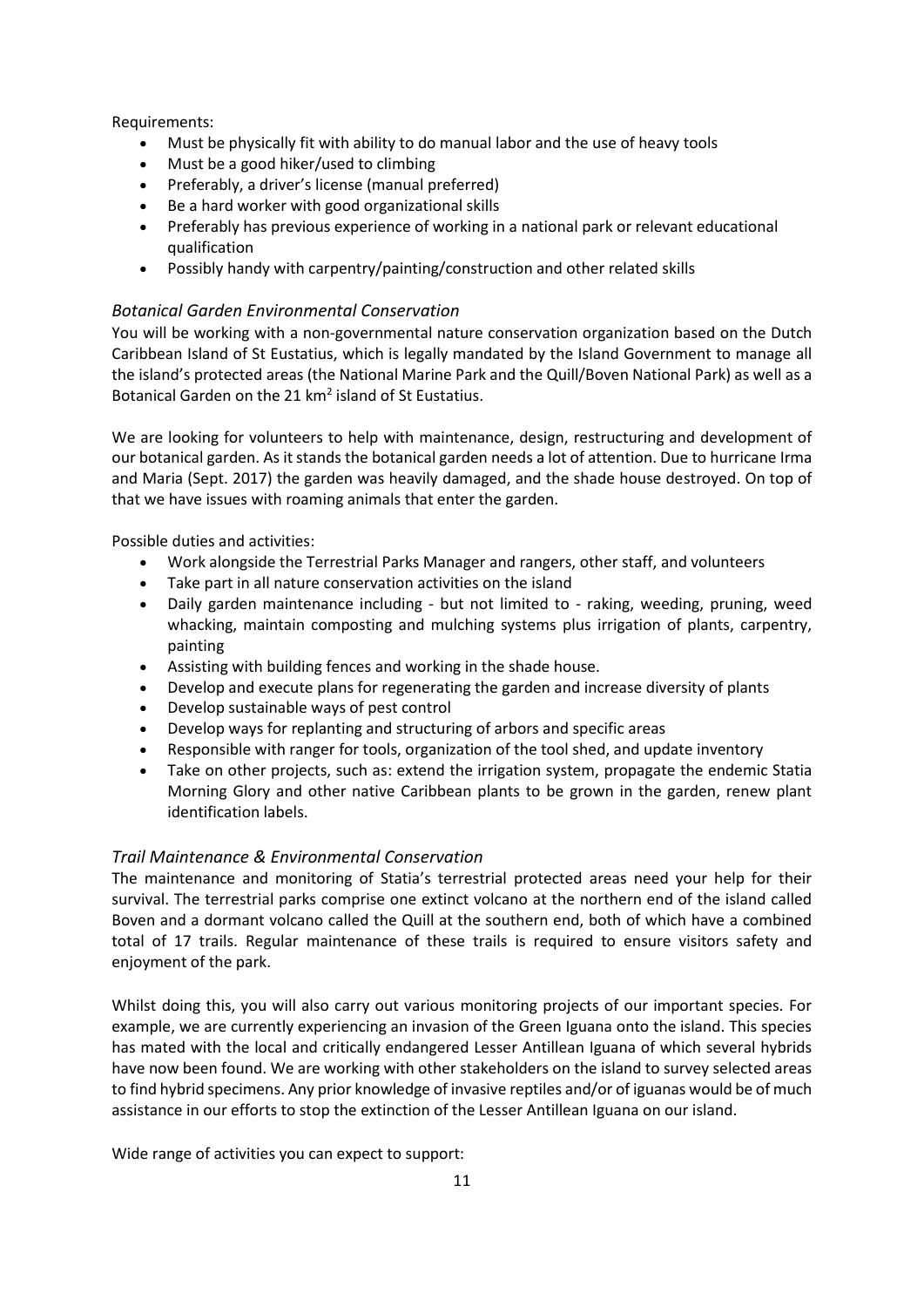- Work with Terrestrial Parks Manager and rangers, other staff, and volunteers
- Take part in all nature conservation activities on the island
- Monitor of species and habitats
- Maintenance hikes across the national park
- Assist with the development of weekly maintenance schedules
- Development of trail signage, repair signs
- Assist with erosion control
- Map trail using GPS
- Carry equipment to specific points on the trails for use in maintenance activities
- Accompany educational hikes with various youth groups
- Assist with regular iguana surveys and tagging

# *Reforestation project*

The reforestation project was initiated to replace the trees that were felled by Hurricane Irma and Maria. The goals also include the reduction of erosion around the island. The ReforeStatia Nursery has two shade-houses, a shipping container for storage, a tractor, water tanks and a pond that is in the process of being build, and a food forest. The flora and fauna have been allowed to increase without the interruption of roaming animals or constant mowing. Out-planting of trees has begun in at least 3 locations around the island, including the reinforced Fort Oranje Cliff. These areas will be maintained and added to during the rainy season, after the hurricane season has ended.

Wide range of duties you can expect to help with:

- Work along with the Terrestrial Parks Manager, Reforestation On-Site Manager and rangers, other staff, and volunteers
- Take part in all nature conservation activities on the island
- Maintain potted plants in the shade-house at the ReforeStatia Nursery Site
- Maintain food garden on the ReforeStatia Nursery Site
- Assist with out-planting of trees (during the rainy season Nov to Feb)
- Assist with composting projects

# **EDUCATION AND OUTREACH**

You will:

- Work alongside the Education and Outreach Officer
- Have the opportunity to document some of the nature conservation activities on the island
- Increase the awareness of nature and ecosystem services on the island

You will be developing content and materials geared towards educating the public of St Eustatius on nature, its ecosystem services, and their role as a community in protecting it. The activities include face-to-face opportunities mostly with children, sometimes adults and the elderly.

Tasks you may assist with:

- Conducting case studies and awareness campaigns with social science tools
- Creation of youth activities or STENAPA Lesson Plans may include art and craft, research, or graphic design
- Conducting lessons plans in primary and high school, after school programs and STENAPA youth programs
- Creation of blog material for the website
- Document the tasks of the rangers for social media and newsletters
- Collection of nature content within the national parks may include hiking or snorkeling
- Create of radio content/communication plan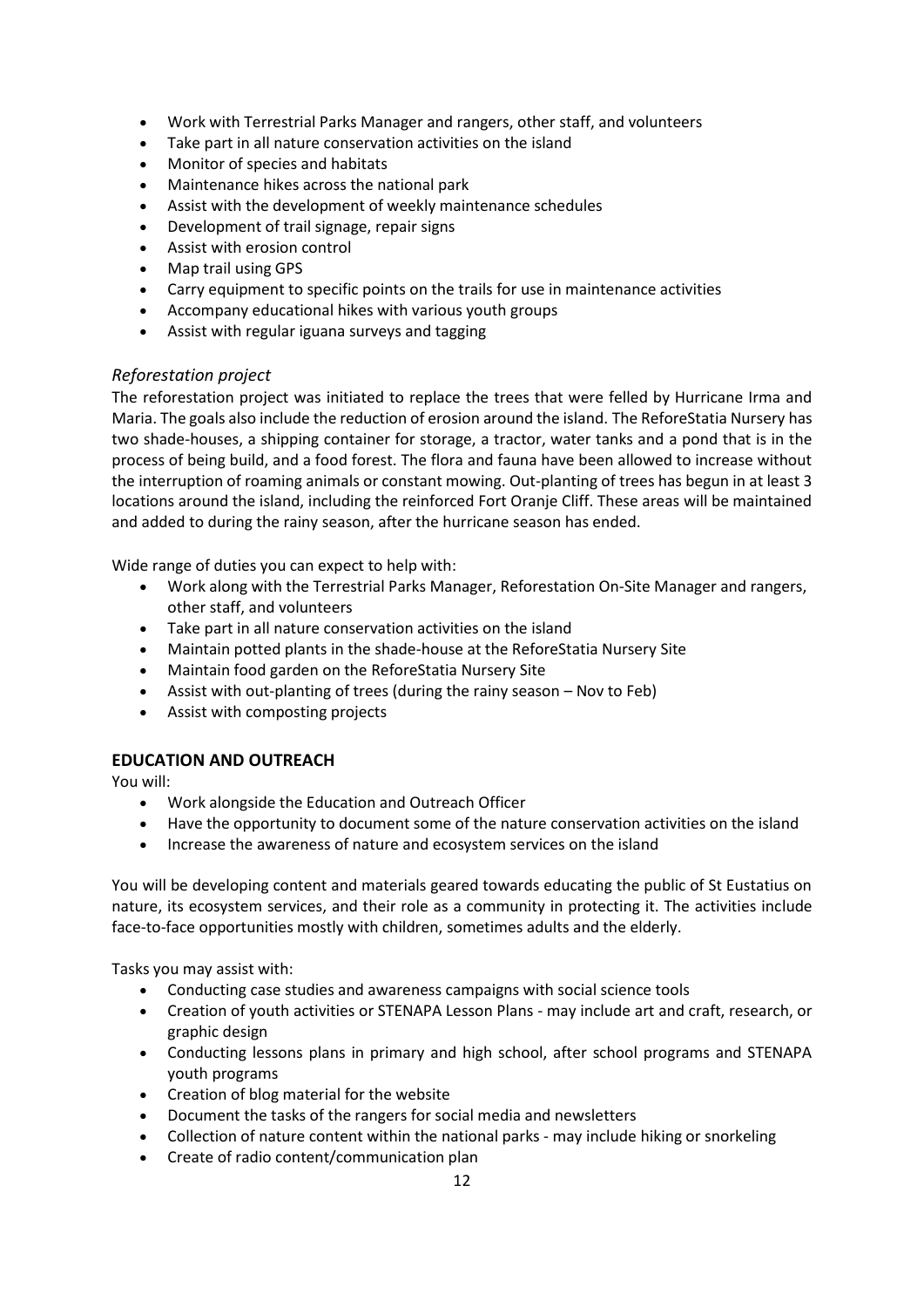• Other projects and activities

Requirements:

- Good English skills
- Able to communicate to people of different nationalities and temperaments patience and clarity
- Good organizational skills requires completion of many tasks in different areas
- Ability to work as a team but also able to work independently on given tasks
- Willing, enthusiastic, and proactive
- Interested in nature conservation and awareness
- Service oriented, enthusiastic, and is result-oriented

Added skills or training to highlight:

- Social science courses regarding behavioral change
- Biology or environmental courses (high school or higher)
- Other relevant courses, degrees or certificates
- Experience creating lesson plans and materials
- Experience creating video content
- Experience on a radio program (1 session to running a program)
- Experience making and maintaining social media pages or community group for an organization, business, or group
- Experience conducting a campaign, organizing events shows, lectures, games, etc
- Experience composing letters, invitations, and certificates on behalf of the organizations
- Communicating scientific concepts to the general public
- Proficient in Excel, Word, PowerPoint, Publisher, Illustrator, Photoshop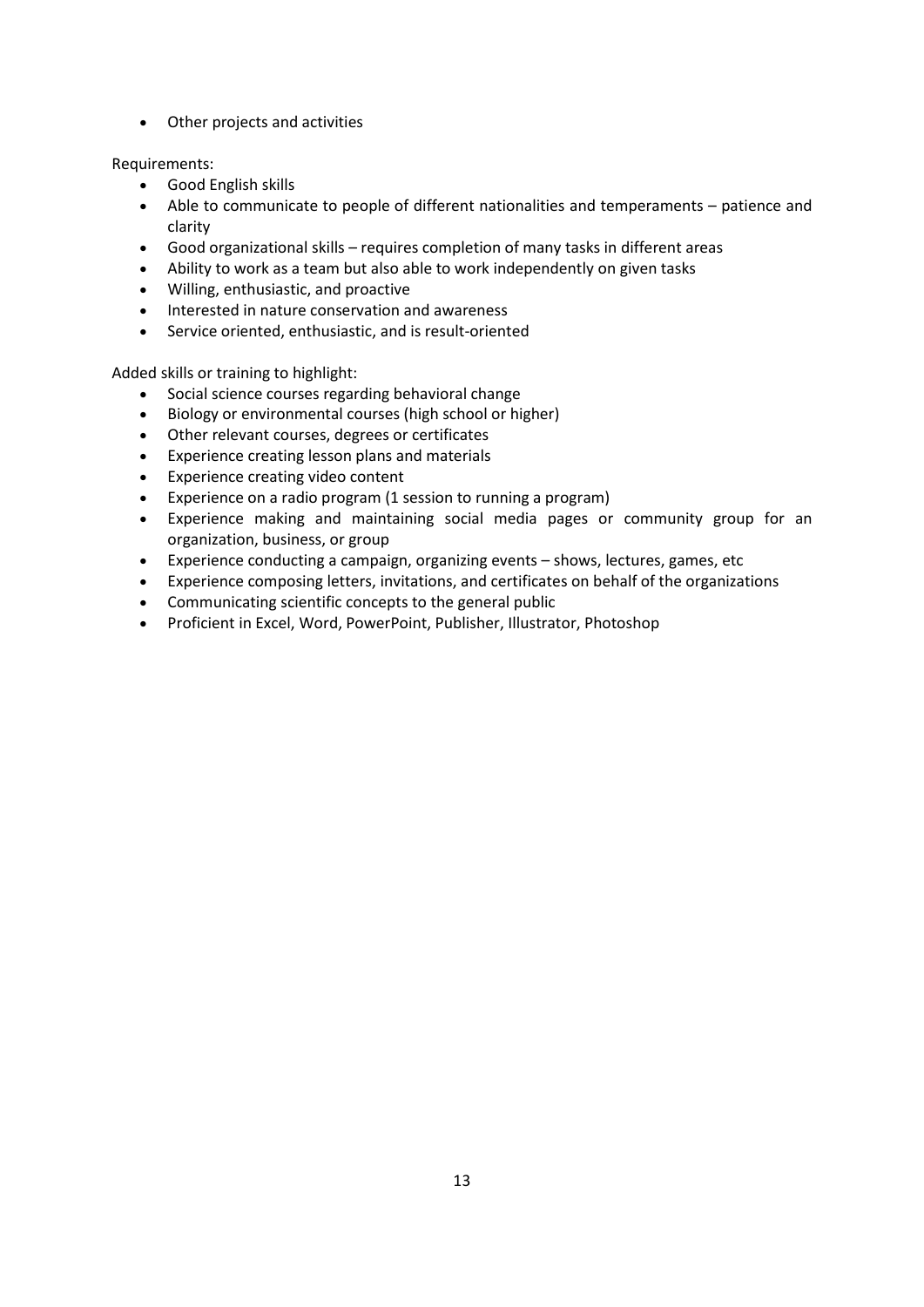# **OUR PHILOSOPHY TOWARDS OUR VOLUNTEERS**

STENAPA greatly values the contribution made by volunteers and seeks to recognise that by ensuring that:

- $\cdot \cdot$  The relationship between volunteers and STENAPA is a reciprocal one
- ❖ Volunteers exercise free choice in committing to STENAPA
- ❖ Volunteers are of equal status and deserve the same treatment and respect as paid employees, and that STENAPA can expect the same standards of its volunteers as it expects from its paid employees
- ❖ There are clear guidelines, training, and recognition for all volunteers.

As a volunteer with St Eustatius National Parks, you have the right to:

- ❖ Be trusted to do your job the best way you know how
- $\cdot \cdot$  Be trained and supervised in a supportive and positive environment
- ❖ Give feedback in the appropriate way using the proper methods
- ❖ Be given recognition and respect for the work you do

As a result, volunteers have the following responsibilities:

- ❖ To familiarise yourself with all materials in this handbook and other conservation and educational materials where appropriate
- ❖ To respect confidences of the organisation and its board, staff and other volunteers
- ❖ To respect professional attitudes and methods
- $\div$  To abide by the operating principles of the organisation
- ❖ To state your limitations and concerns

STENAPA has the right to:

- ❖ Decline or dismiss unproductive or dissatisfactory volunteers. Please note that every reasonable effort will be made to address issues and solve problems with all due respect to the volunteer. A focused effort is put into preventing these things from occurring
- ❖ Know the limitations and expectations of volunteers

STENAPA has the following responsibilities:

- ❖ To create a positive, challenging and rewarding work environment
- ❖ To prepare staff to work with volunteers
- ❖ To keep the private information of each volunteer confidential and use it only as appropriate and relevant to STENAPA and the volunteer programme

STENAPA recognizes your right, as a volunteer, to discontinue the project at any time and for any reason. Whenever it is deemed to be in the best interest of the Foundation, we also reserve the right to discontinue the volunteer relationship. However, please understand that because we have limited space in the volunteer accommodation, we will reject another for the time period that you have confirmed with us. We are, therefore, relying on our volunteers, so it is important to us for you to understand that we prefer if our volunteers stay.

Apart from housing for some, volunteers shall not nor shall be expected to receive any form of payment, including cash (wages), food or other kinds of payment for their services. There is no reimbursement for costs if a volunteer decides to leave before their allotted time or is asked to leave for any reason.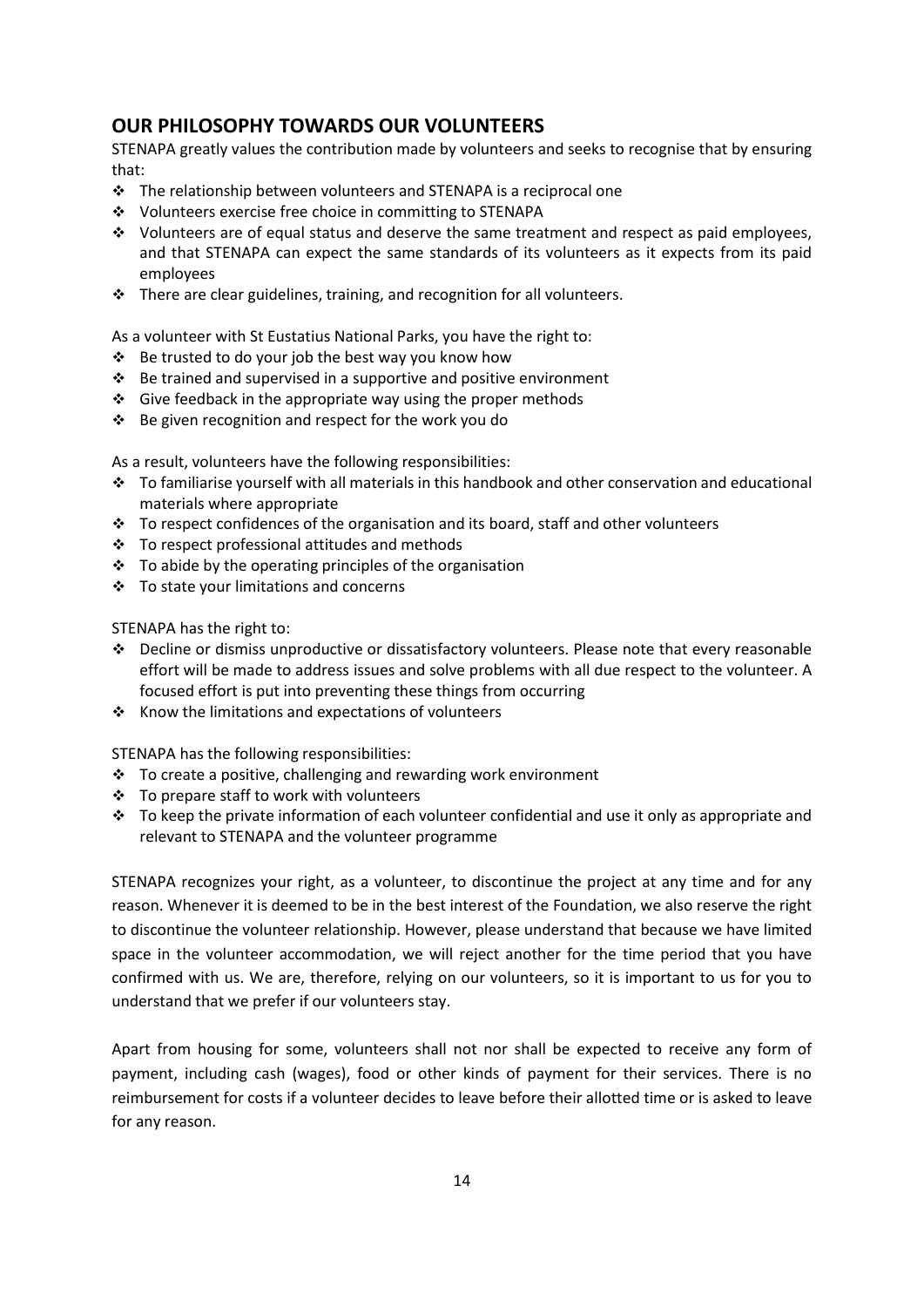Working with STENAPA can be a great hands-on experience, where you can learn a lot about all our departments and what it is like to work for a small NGO based in the Caribbean. We advise you to make the most of this opportunity, work hard and try to get involved in all the different projects we have going. Although we expect that all our volunteers to have this attitude, it is also out of great interest to you this is a great opportunity to work on a reference for future work as well.

#### **Conduct**

Volunteers are expected to follow rules of conduct that will protect the interest and safety of all volunteers, staff and STENAPA. The following are only some examples of inappropriate conduct which could lead to dismissal:

- ❖ Theft or inappropriate removal or possession of STENAPA's property or that of any STENAPA volunteer, staff, agent, or visitor, including failing to cooperate fully in any STENAPA investigation
- ❖ Altering STENAPA reports or records
- ❖ Working as a volunteer under the influence of alcohol or drugs
- ❖ Creating a disturbance on STENAPA premises, in and around the volunteer accommodation, at sponsored activities or in areas which could jeopardise the safety of others
- ❖ Improper use of STENAPA's property or property owned by any other individual or organisation
- ❖ Violation of STENAPA, state, or local safety and health rules (e.g., no unsupervised fires)
- ❖ Unauthorised disclosure of STENAPA proprietary or confidential information

## **Drug-Free Environment**

STENAPA provides a drug-free, healthy, and safe environment. While in St Eustatius as a volunteer, you may not use, possess, distribute, sell or be under the influence of illegal drugs. Illegal drugs include but are not limited to, cannabis (hasj/wiet), amphetamine (speed), cocaine, heroin, LSD, ecstasy, GHB and psilocybin mushrooms etc. Contrary to what some people think, drugs are not legal on the island. St Eustatius does not have a liberal drugs toleration policy like in European Netherlands.

STENAPA has a zero-tolerance policy towards volunteers using drugs, meaning that if you get caught by staff or the police, you will be sent home immediately. You are STENAPA's ambassadors and with that comes behaving accordingly. In short: using drugs is always prohibited for volunteers. Wherever you are on the island, also in your free time.

While at work a volunteer may not drink or be under the influence of alcohol. Use alcohol outside office hours in a responsible manner. Irresponsible use of alcohol can lead to sending the volunteer home. Occasionally, STENAPA arranges events where alcohol is served. In such situations you are expected to act in a responsible manner.

The legal use of prescribed drugs is permitted during volunteer service only if it does not impair a volunteer's ability to perform the essential functions of their position effectively and in a safe manner that does not endanger other individuals in the workplace. Volunteers must inform the Manager beforehand of any necessary prescription drug being taken.

#### **Smoking**

Smoking in the office workplace, garden visitor centre and at the volunteer accommodation is prohibited except in outside locations and away from the porch. It is not permitted to smoke in STENAPA vehicles or on the STENAPA boat. Smoking in the workshop area next to the office is not allowed. If you want to smoke near the office, go to the designated smoking area: behind the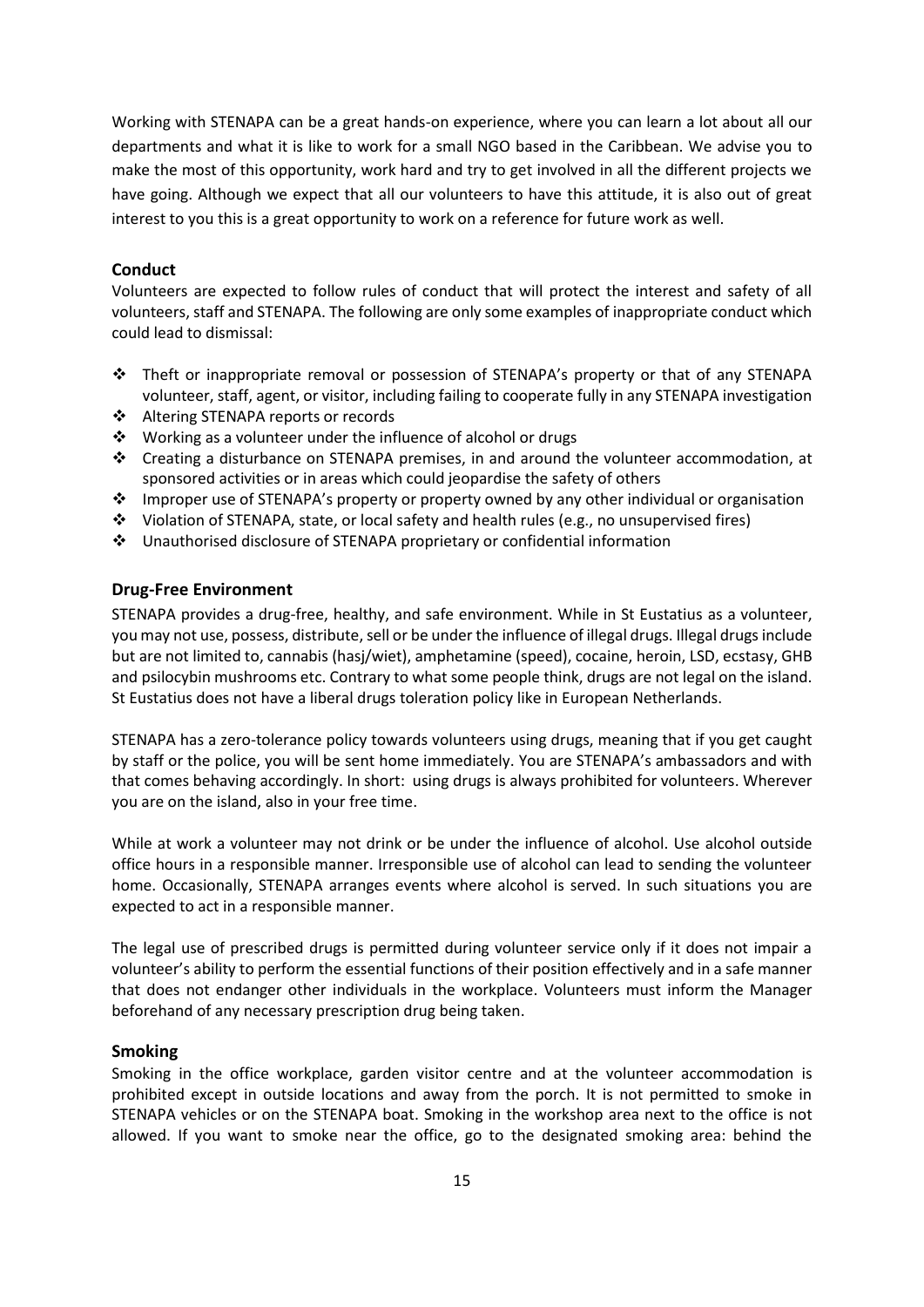workshop or behind the picket fence close to the workshop. Smoking can be done during lunch breaks and free time; smokers do not get extra breaks during the day.

#### **Reimbursement of expenses**

Volunteers may be eligible for reimbursement of pre-approved, actual out-of-pocket expenses, incurred while engaging in service for STENAPA. Upon the approval of a member of staff, volunteers need to submit receipts to the office administrator for all actual project expenses for which they seek reimbursement.

#### **Safety and security**

Volunteers are responsible for using the following common-sense suggestions to help ensure a safe environment:

- ❖ Be aware of any unknown person who comes into your area.
- ❖ Never leave your purse, wallet, or other valuable items unattended. Keep these items out of sight. Avoid carrying large sums of money.
- ❖ STENAPA is not responsible for lost or stolen personal property. STENAPA will not reimburse a volunteer for any personal property that disappears from site.
- $\div$  If you decide to separate from the group for leisure activities, please ensure that the group is aware of your whereabouts to avoid unnecessary concern. If you stay elsewhere, meet at the STENAPA office at 07h00 for scheduled activities.
- ❖ Do not go hiking alone. Keep in mind that Search and Rescue activities can be difficult, especially in the crater and far away trails in the Northern Hills.
- $\triangle$  Hiking at night is not recommended, except for monitoring projects. In this case, bring sufficient light and ensure you know the trails well during the day.

#### **Emergency situations**

In the event of inclement weather, volunteers will be responsible for reacting to advice from staff. Staff will instruct volunteers about appropriate actions (to include preparedness in case of hurricane warnings or severe storms).

In the case of medical emergencies, sick or injured persons should be taken to the Medical Center/Hospital in town as soon as possible. A list of emergency telephone numbers is in the house on the fridge for any out-of-hours emergencies. Volunteers should contact staff members who have STENAPA vehicles first in these instances so that they are able transport people to the hospital. If you or someone else in the groups is unwell and you feel immediate medical attention is needed, please let a member of staff know straight away.

#### **Safety and Liability**

If a volunteer is injured during the volunteer's service, it is important that they advise their supervisor and visit the hospital if advised. Volunteers are required to submit details of their insurance policy and emergency contact details to the Manager in case of an emergency. Volunteers must sign a release absolving STENAPA of liability while performing directed and supervised services on behalf of STENAPA, called a Waiver. After arriving you are asked to sign a waiver unless you have done this already in advance. Ask staff member Sussette Hassell or one of the managers for more information.

#### **Child Protection**

You may assist with the junior ranger club or snorkel club if you wish, but please be aware that you must always have a member of staff present when working with the children and that you should not make physical contact with the children except for safety reasons.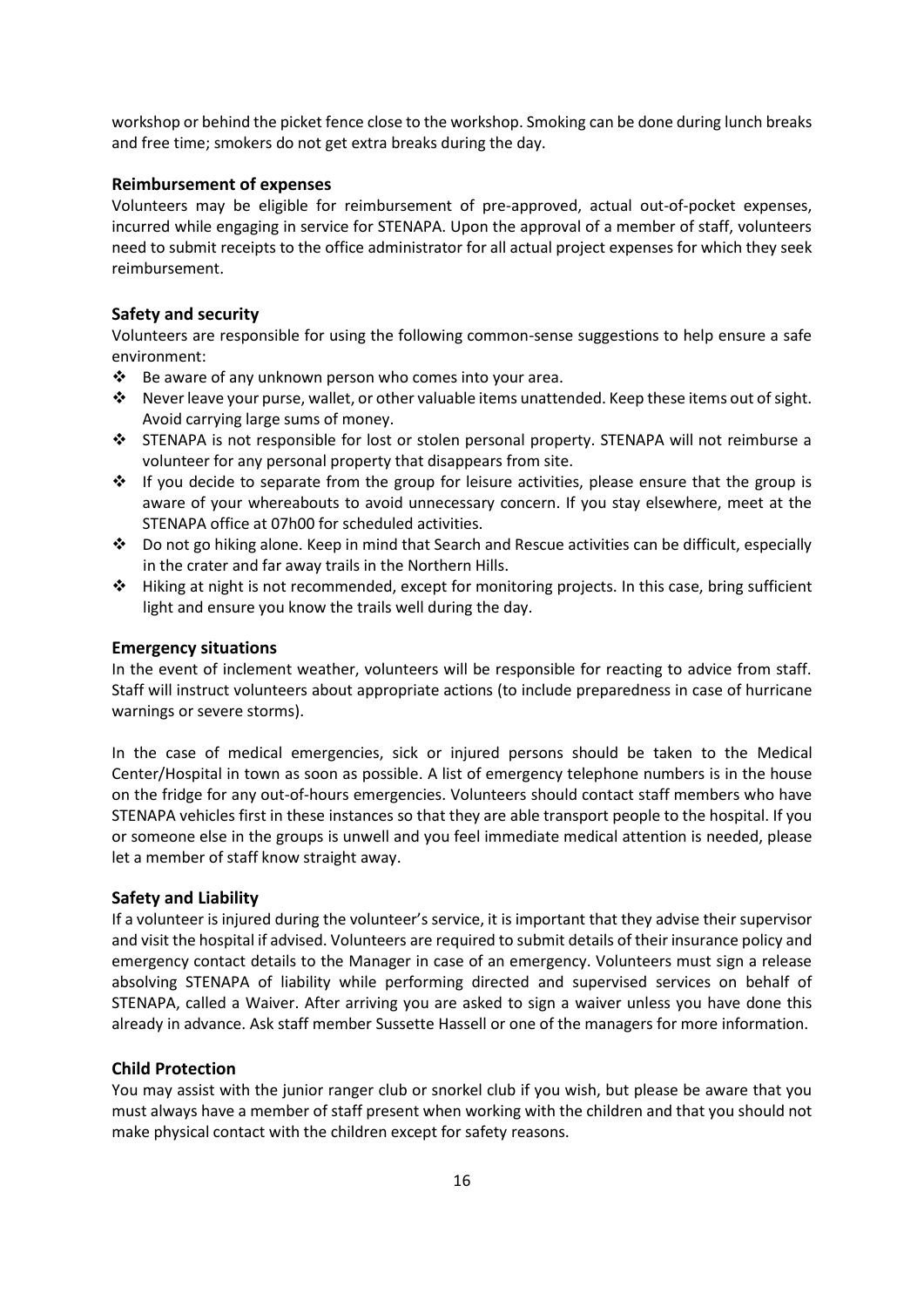# **USE OF STENAPA PROPERTY**

# **Equipment and vehicles**

Ask the managers or rangers for permission if you want to take tools or equipment with you to work. Any equipment, machines, tools, or vehicles which appear to be damaged, defective, or in need of repair should be reported to the manager or rangers. Prompt reporting of damages, defects, and the need for repairs could prevent deterioration of equipment and possible injury to others. STENAPA owned or leased equipment and vehicles are to be used for STENAPA's business purposes only and may not be borrowed or otherwise used for personal use. During lunch break to trucks must come back to base.

# **Telephones and internet**

Telephones and internet are for business purposes. In exceptional circumstances, volunteers may use the phone, with permission from a member of staff. When permitted, personal phone calls should be kept to a minimum and should not interfere with volunteer service. In addition, long distance charges resulting from a volunteer's personal use of a STENAPA telephone must be reimbursed to STENAPA.

## **Diversity Policy**

STENAPA is firmly committed to diversity in all areas of its work. We believe we have much to learn and profit from diverse cultures and perspectives, and that diversity will make our organisation more effective in meeting the needs of all our stakeholders. We are committed to developing and maintaining an organisation in which differing ideas, abilities, backgrounds, and needs are fostered and valued, and where those with diverse backgrounds and experiences can participate and contribute.

STENAPA is committed to providing volunteers with an environment that is free from discrimination and unlawful harassment. Actions, words, jokes, or comments based on an individual's sex, race, ethnicity, age, religion, or any other legally protected characteristic will not be tolerated. STENAPA encourages volunteers to bring any incidents of harassment to the immediate attention of the Manager.

## **Conflict of interest**

STENAPA is judged, in large part, by the individual and collective performance of its volunteers. STENAPA recognises the importance of a volunteer's duty to STENAPA to act in a manner that merits trust and confidence. You are an ambassador. The actions of a volunteer are seen as a reflection of STENAPA, and community members will often notice the bad and not the good. Each volunteer must therefore act in all matters in a manner that will safeguard the reputation and integrity of STENAPA with the general public. Likewise, volunteers must refrain from engaging in any transaction in which personal interests would conflict with those of STENAPA. Examples of conflicts of interest include:

- **Inside information** should not be used either for the purposes of gaining advantage for oneself, a close relative, or another organisation.
- Competing with STENAPA: No volunteer shall prevent or hinder STENAPA from lawfully competing with others or divert business or personnel from STENAPA.
- **Statements:** No volunteer shall use STENAPA stationery or any title of STENAPA or refer to STENAPA or misidentify him or herself as an employee thereof in connection with any matter as to which he or she is not authorised as a representative of STENAPA and to express an opinion on its behalf. If asked a question that you are not sure about, ask the person to contact the National Parks Office.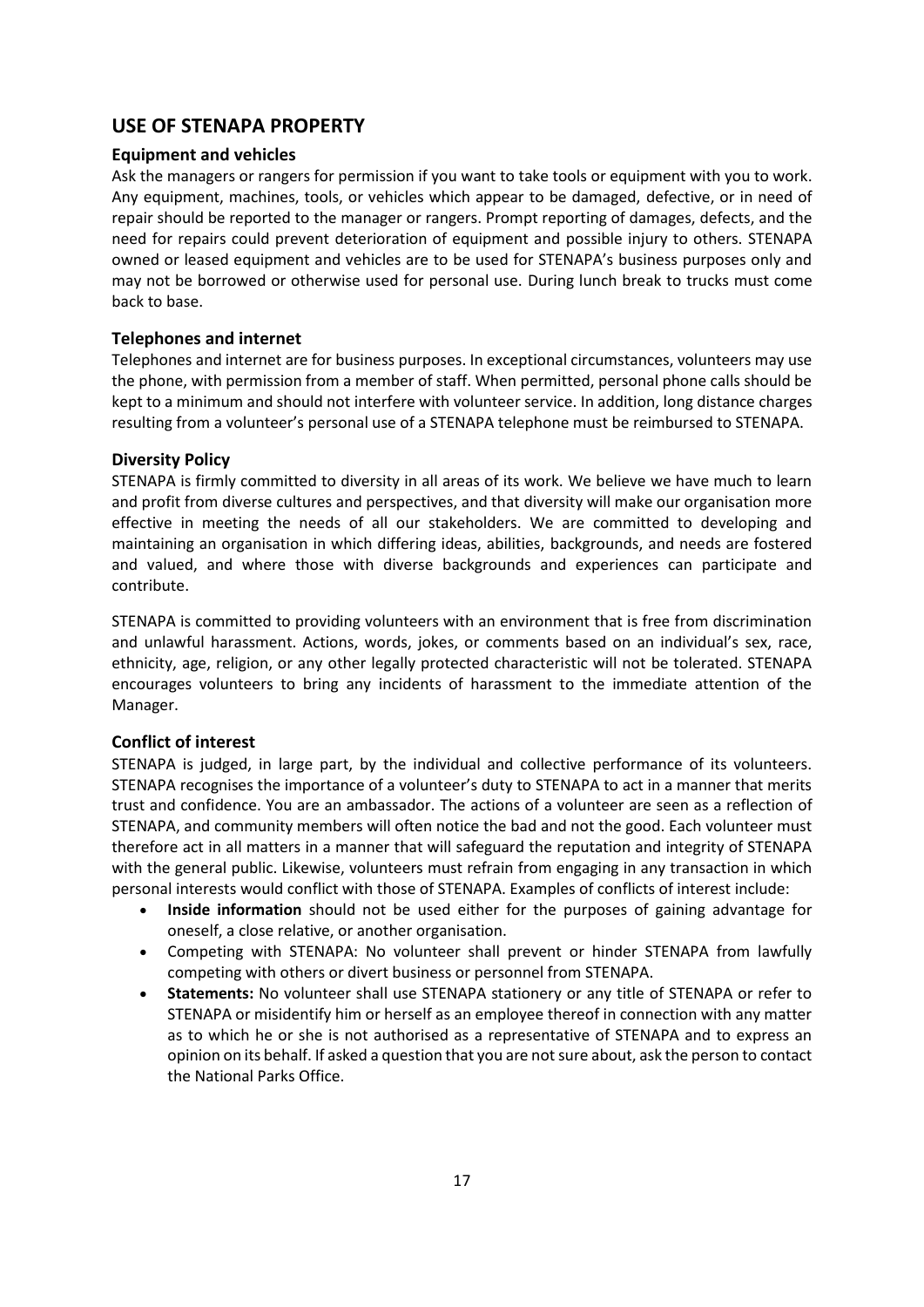# **WAIVER AND ASSUMPTION OF RISK**

The undersigned, \_\_\_\_\_\_\_\_\_\_\_\_\_\_\_ voluntarily makes and grants this Waiver and Assumption of Risk in favor of \_\_**STENAPA**\_\_\_\_ for the opportunity to use the facilities, equipment, materials and/or other assets of STENAPA; and/or to receive assistance, training, guidance, and/or instruction from the personnel of STENAPA. I do hereby waive and release any and all claims whether in contract or of personal injury, bodily injury, property damage, damages, losses and/or death that may arise from my aforementioned use or receipt, as I understand and recognize that there are certain risks, dangers and perils connected with such use and/or receipt, which I hereby acknowledge have been fully explained to me and which I fully understand, and which I nevertheless accept, assume and undertake after inquiry and investigation of extent, duration and completeness wholly satisfactory and acceptable to me.

I understand and recognize that it is illegal to possess and/or transport illegal substances and submit through this waiver that I do not have illegal substances in my possession for the duration of my internship or other arrangement.

I further agree to use my best judgment in undertaking these activities, use and/or receipt and to faithfully adhere to all safety instructions and recommendations, whether oral or written. I hereby certify that I am a competent adult assuming these risks of my own free will, being under no compulsion or duress. This Waiver and Assumption of Risk is effective from \_\_\_\_\_\_\_\_\_\_\_\_ to

inclusive, and may not be revoked, altered, amended, rescinded, or voided without the express prior written consent of STENAPA.

\_\_\_\_\_\_\_\_\_ \_\_\_\_\_\_\_\_\_\_\_ \_\_\_\_\_\_

\_\_\_\_\_\_\_\_\_ \_\_\_\_\_\_\_\_\_

Print Name Date

Signature Date of Birth

(Home) Adress

\_\_\_\_\_\_\_\_\_\_\_

| Arrangement: |  |
|--------------|--|
| Intern       |  |
| Volunteer    |  |
| Researcher   |  |
| Visitor      |  |
| Other        |  |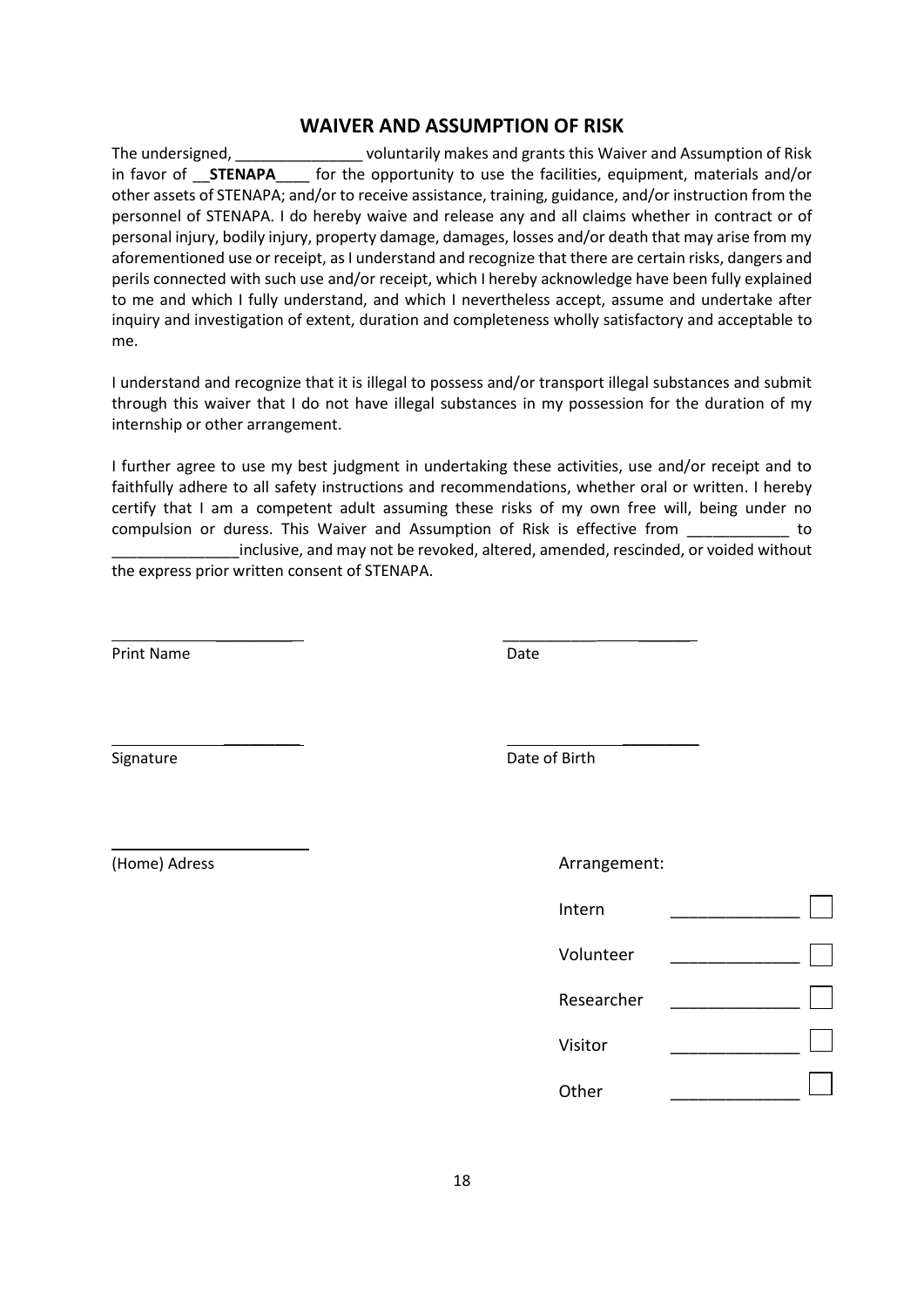# **CONTACT INFORMATION**

If you have any questions or need to contact us at any time – please contact any of us at: Office tel: +599 318 2884

#### **TERRESTRIAL PARKS MANAGER**

**Tomas Cornwell** email: [tomas.cornwell@statiapark.org](mailto:tomas.cornwell@statiapark.org)

# **INTERIM MARINE PARK MANAGER**

*Marit Pistor* email: [marit.pistor@statiapark.org](mailto:marit.pistor@statiapark.org)

# **OFFICE ADMINISTRATOR AND CONTACT PERSON VOLUNTEER ACCOMMODATION**

*Sussette Hassell* email: [info@statiapark.org](mailto:info@statiapark.org)

#### **STENAPA**

National Parks Office Oranjebaaiweg 59, Oranjestad St Eustatius Dutch Caribbean

## **Suggested websites for further reading**

[www.statiapark.org](http://www.statiapark.org/) and check our *Facebook* page, *Instagram,* and *Twitter* @StenapaStatia. www.statiatourism.com/ - Statia's official tourist office website [www.widecast.org](http://www.widecast.org/) - Wider Caribbean Sea Turtle Network [www.world-turtle-trust.org](http://www.world-turtle-trust.org/) - this organization sponsors the turtle programme [www.DCNAnature.org](http://www.dcnanature.org/) - Dutch Caribbean Nature Alliance (DCNA), umbrella organization [www.rijksdienstcn.com/en/rijksdienst-dutch-caribbean](http://www.rijksdienstcn.com/en/rijksdienst-dutch-caribbean) [www.statiagovernment.com](http://www.statiagovernment.com/)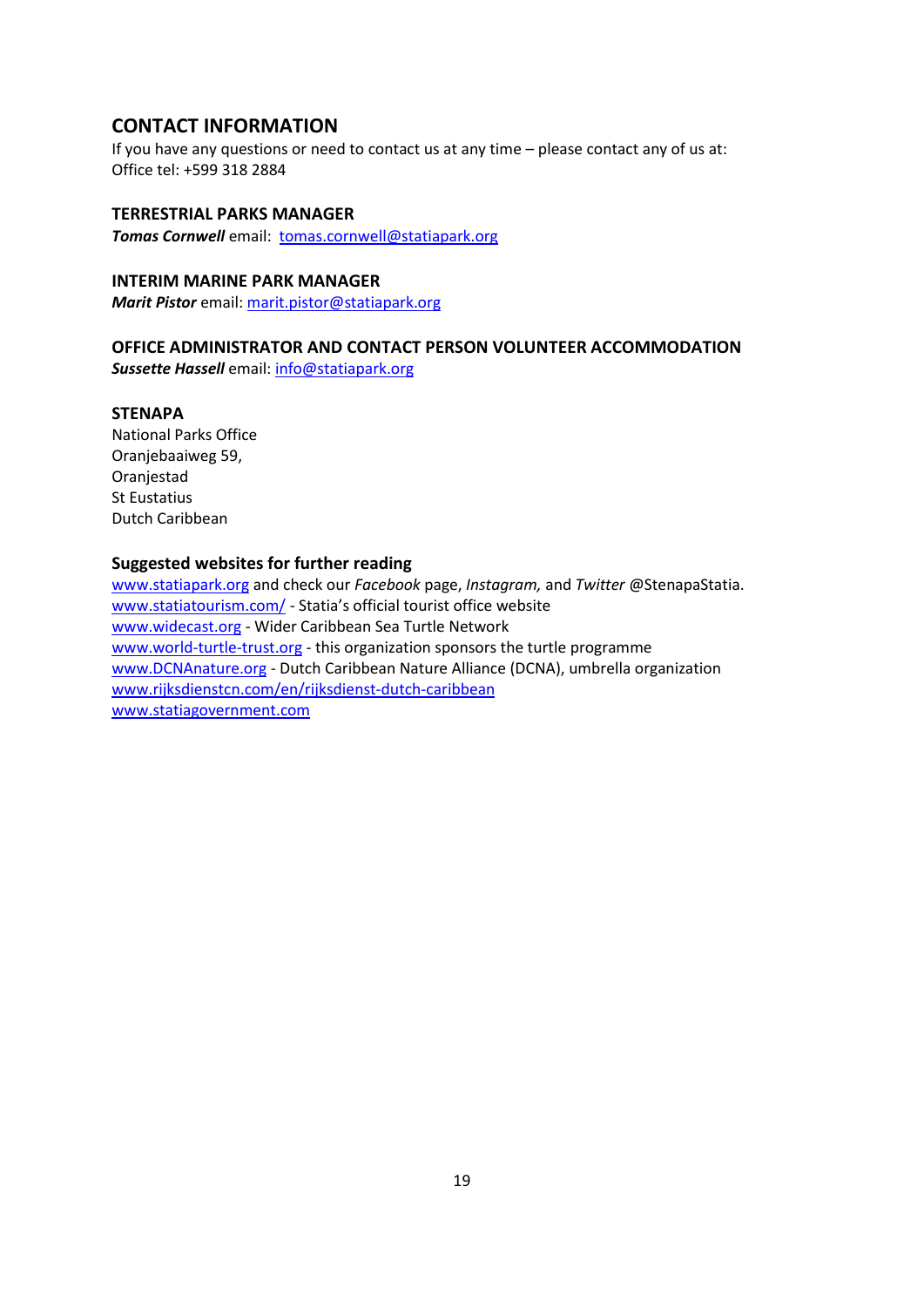# **PACKING LIST**

The climate on Statia is known as a tropical dry climate. It is warm year-round, ranging from 25 to 35°C degrees, with a gentle ocean breeze. Rainfall occurs for short spells here and there. Please bear in mind that work clothing and shoes tend to get ruined! Clothing often gets very dirty and torn during trail and garden work, also the heat and humidity tend to damage footwear and things fall apart much more quickly here. So please bring old clothing for work and don't expect it to be usable again after the project.

# **Our suggestions for every volunteer:**

- ✔ Masks, small bottle of hand sanitizer, small bottle of soap.
- $\checkmark$  Laptop (preferably with an HDMI plug to connect to a TV)
- ✔ 220 to 110 V converter plug (the plugs are American)
- $\checkmark$  Sandals for walking around in town, on the beach, and for working in the heat etc.
- ✔ Trainers for light hiking and walking around town
- $\checkmark$  Flip flops for in the house (not allowed during work on trails and in the garden)
- $\checkmark$  Hiking boots indispensable for safety for trail, reforestation, and garden work. We suggest ankle-high shoes
- ✔ Swimming clothes
- ✔ Sunglasses and sun hat
- $\checkmark$  1 long sleeved shirt/T-shirt and trousers to wear during official meetings with schools, civil servants or politicians, or if you get sun burned.
- $\checkmark$  Clothes to go out in at the weekend, i.e., bars and restaurants. Bring your regular clothes for a night out or a casual day at the beach: sundress, skirts, nice shirt. This being said, not everyone dresses up in Statia – it's more comfort than fashion.
- $\checkmark$  Your own snorkelling gear for after work hours: mask, fins, and snorkel.
- $\checkmark$  Your own towels (for beach and showering, they are not provided with the accommodation).
- $\checkmark$  Reef-safe sunscreen (Google which brands are safe and unsafe: Sun Bum is for example reefsafe). The brands available on the island are not necessarily reef-safe and also expensive
- $\checkmark$  A small backpack (20L)
- $\sqrt{\phantom{a}}$  Penknife, or Swiss army knife useful in all situations
- $\checkmark$  Water flask for hiking to avoid buying and using plastic bottles (1-2L & insulated is recommended to keep water cool during the day)
- $\checkmark$  The local currency is US\$. If you come from the USA or have access to US\$: there is a \$7,5 fee for each withdrawal at the ATM and the ATM's can be empty, so you might want to bring some cash with you.
- $\checkmark$  Summer clothes for every day working on the trail and gardens, i.e. (old) shorts, (old) T-shirts... Bear in mind that it is often sweaty work, so tight clothing can be uncomfortable.
- $\checkmark$  Head torch for hiking, iguana night patrols and sea turtle patrols. When you do iguana work, you need the head lamp. If you are there during sea turtle patrol, bring a head torch with a **red** lamp.
- $\checkmark$  If you come during the peak of turtle season (July-October), please bring 1 darker long-sleeved shirt and dark shorts, so that you are not too visible on the beach
- ✔ Volunteers that are coming on the boat are recommended to bring a dry bag and multiple rash guards that are UV protected